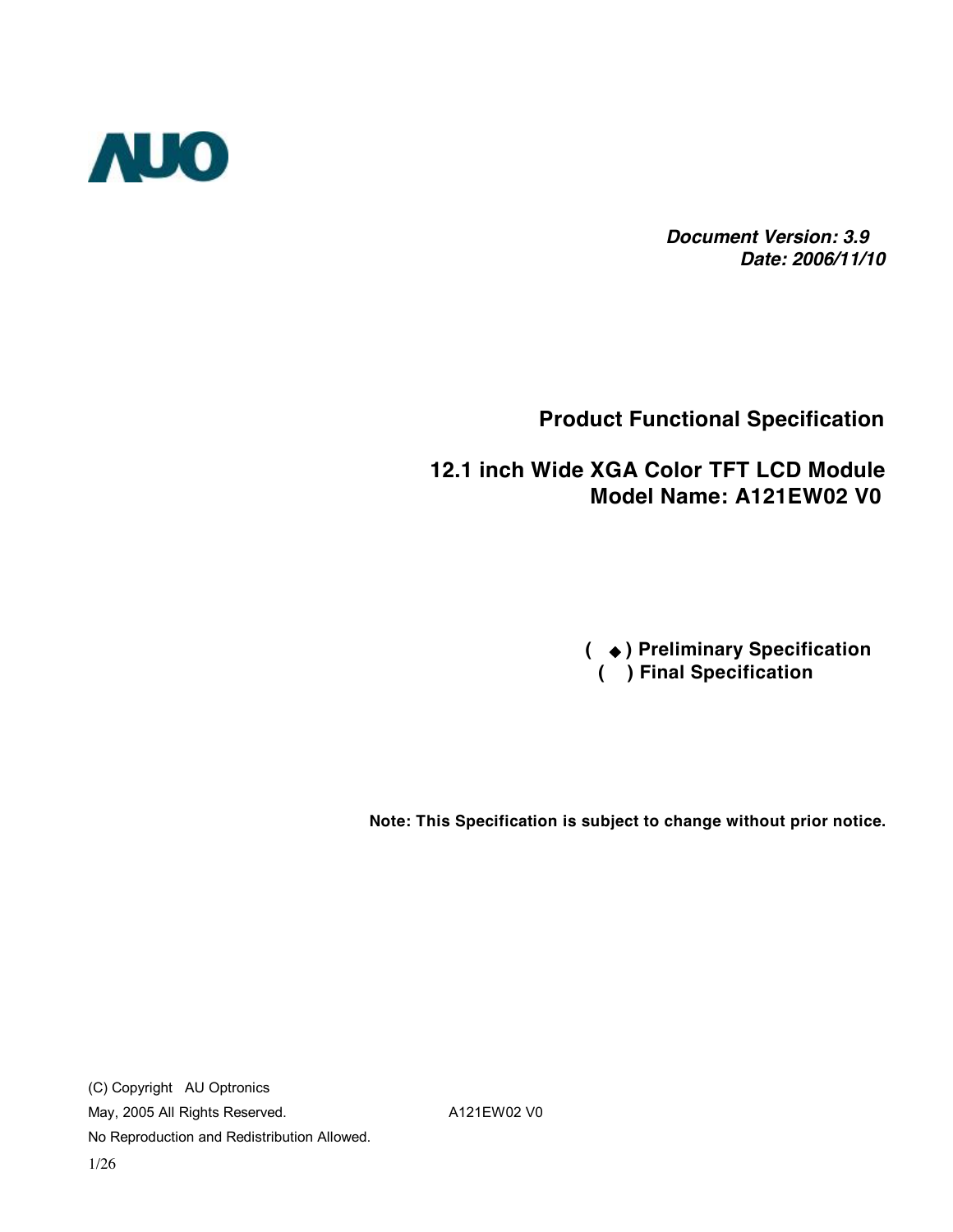## **Contents**

| <b>4.1 Signal Description</b> | 9 |
|-------------------------------|---|
|                               |   |
|                               |   |
|                               |   |
|                               |   |
|                               |   |
|                               |   |
|                               |   |
|                               |   |
|                               |   |
|                               |   |
|                               |   |
|                               |   |
|                               |   |
|                               |   |
|                               |   |
|                               |   |
|                               |   |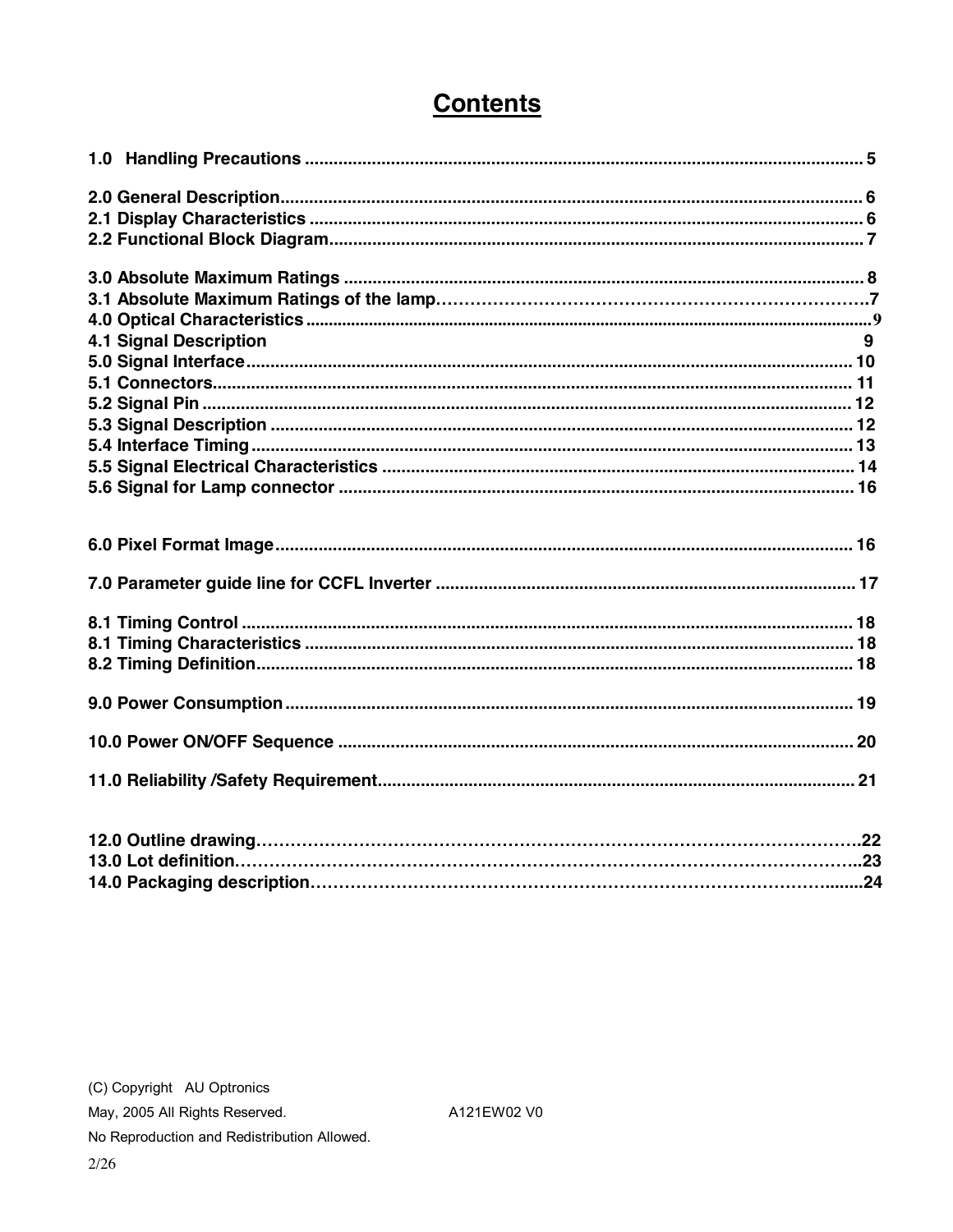### **II Record of Revision**

| Version and Date Page |                | Old description                              | <b>New Description</b>                               | Remark |
|-----------------------|----------------|----------------------------------------------|------------------------------------------------------|--------|
| V0. 2006/04/20        |                |                                              | <b>First Draft</b>                                   |        |
| V1. 2006/05/19        |                |                                              | Spec revised after Mock-up sample finished           |        |
| V2 2006/6/16          |                |                                              | Review the spec sheet thoroughly.                    |        |
|                       | 7              | None                                         | Absolute Maximum Ratings of the lamp set             | 3.1    |
|                       | 8              | None                                         | Brightness Min.                                      | 4.0    |
|                       | 8              | None                                         | The condition of the optical measurement             | 4.0    |
|                       | 13             | None                                         | Note1: Define RxINx; Note2: Define<br><b>RxCLKIN</b> | 5.4    |
|                       | 20             | None                                         | <b>ESD RA condition</b>                              | 11.0   |
| V3 2006/7/7           | $\overline{7}$ | None                                         | Temperature and Relative Humidity graph              | 3.0    |
|                       | 7              | None                                         | Note 2                                               | 3.0    |
|                       | $\overline{7}$ | <b>Operating Temperature</b><br>$Max(+70)$   | Operating Temperature Max: 70                        | 3.0    |
|                       | $\overline{7}$ | Storage Temperature<br>$Max(+70)$            | Storage Temperature Max: 70                          | 3.0    |
|                       | 8              | Viewing Angle U/D/L/R<br>(50)/(65)/(65)/(65) | Viewing Angle U/D/L/R 50/65/65/65                    | 4.0    |
|                       | 8              | None                                         | <b>Luminance Uniformity</b>                          | 4.0    |
|                       | 9              | None                                         | Signal Name consistency: DSPTMG<br>DE                | 5.3    |
|                       | 20             | Low Temperature<br>Storage: Ta=0 $\degree$   | Low Temperature Storage: Ta=-20°C                    | 11.0   |
|                       | 20             | Low Temperature<br>Operation: Ta=-20℃        | Low Temperature Operation: Ta=0°C                    | 11.0   |
|                       | 20             | Vibration sweep: 2.9G                        | Vibration sweep: 3.0G                                | 11.0   |
|                       | 21             |                                              | Outline Drawing modification                         | 12.0   |
| V3.1 2006/7/12        | 15             | None                                         | Add Lamp(A) and Lamp(B)                              | 5.6    |
| V3.2 2006/7/13        | $\overline{7}$ | $+70$                                        | Ta:+70/Tp:+71                                        | 3.0    |
|                       | 20             | Tp: 70                                       | Tp: 71                                               | 11.0   |
|                       | 7              | None                                         | Ta/Tp definition                                     | 3.0    |
|                       | 20             | Tp: Panel surface<br>temperature.            | Tp: Center point temperature of panel<br>surface.    | 11.0   |
| V3.3 2006/7/21        | 6              | 278.2(W) x 183.7(H) x<br>13.5(D)             | 278.2(W) x 183.7(H) x 13.8(D)                        | 2.1    |
| V3.4 2006/7/27        | 6              | 278.2(W) x 183.7(H) x<br>13.5(D)             | 278.2(W) x 184.0(H) x 13.8(D)                        | 2.1    |
|                       | 6              | 710g                                         | 750g                                                 | 2.1    |

(C) Copyright AU Optronics

May, 2005 All Rights Reserved. A121EW02 V0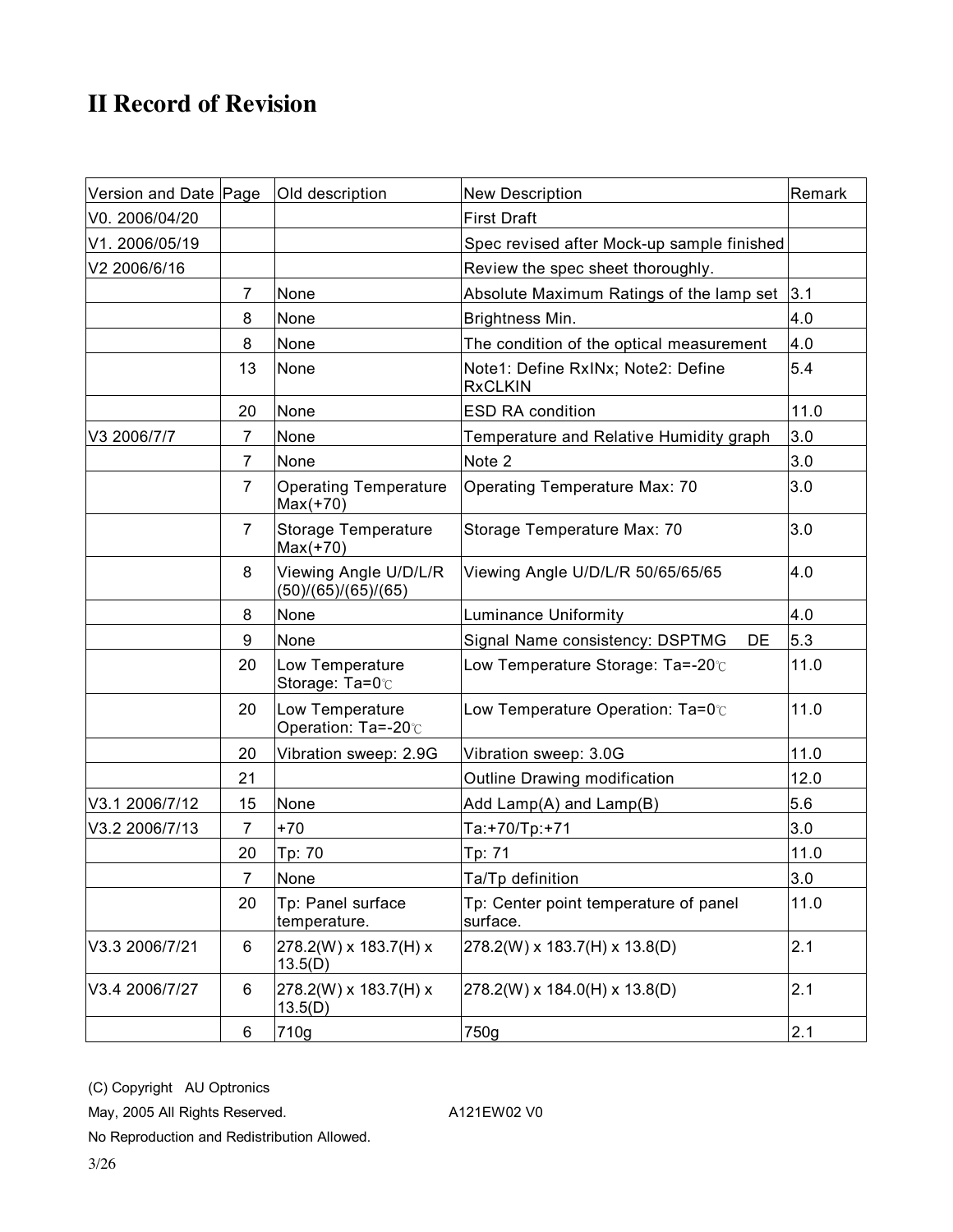|                 | 22    | None                        | Add Note 2                                                                  | 12.0 |
|-----------------|-------|-----------------------------|-----------------------------------------------------------------------------|------|
| V3.5 2006/8/18  | 9     |                             | Color / Chromaticity Coordinates (CIE) rang +- 4.0<br>10.03                 |      |
|                 | 22    |                             | LVDS 1 <sup>st</sup> pin marking, redefine inverter cable $12.0$<br>length; |      |
| V3.6 2006/8/21  | 9     | Bx: 0.09, 0.12, 0.15        | Bx: 0.12, 0.15, 0.18                                                        | 4.0  |
| V3.7 2006/9/15  | 20    | T1/Min: 0.5ms;<br>Max: 10ms | T1/Min: 0.4ms<br>/Max:50ms                                                  | 10.0 |
|                 | 20    | T7/Max: 10ms                | T7/Max: 1000ms                                                              | 10.0 |
|                 | 23    | None                        | Lot definition                                                              | 13.0 |
|                 | 24,25 | <b>None</b>                 | Packaging description                                                       | 14.0 |
| V3.8 2006/10/4  | 20    | T7 min: 0ms; max:<br>1000ms | Eliminate the definition of T7                                              | 10.0 |
| V3.9 2006/11/10 | 24    | Packaging description       | Update drawing                                                              | 14.0 |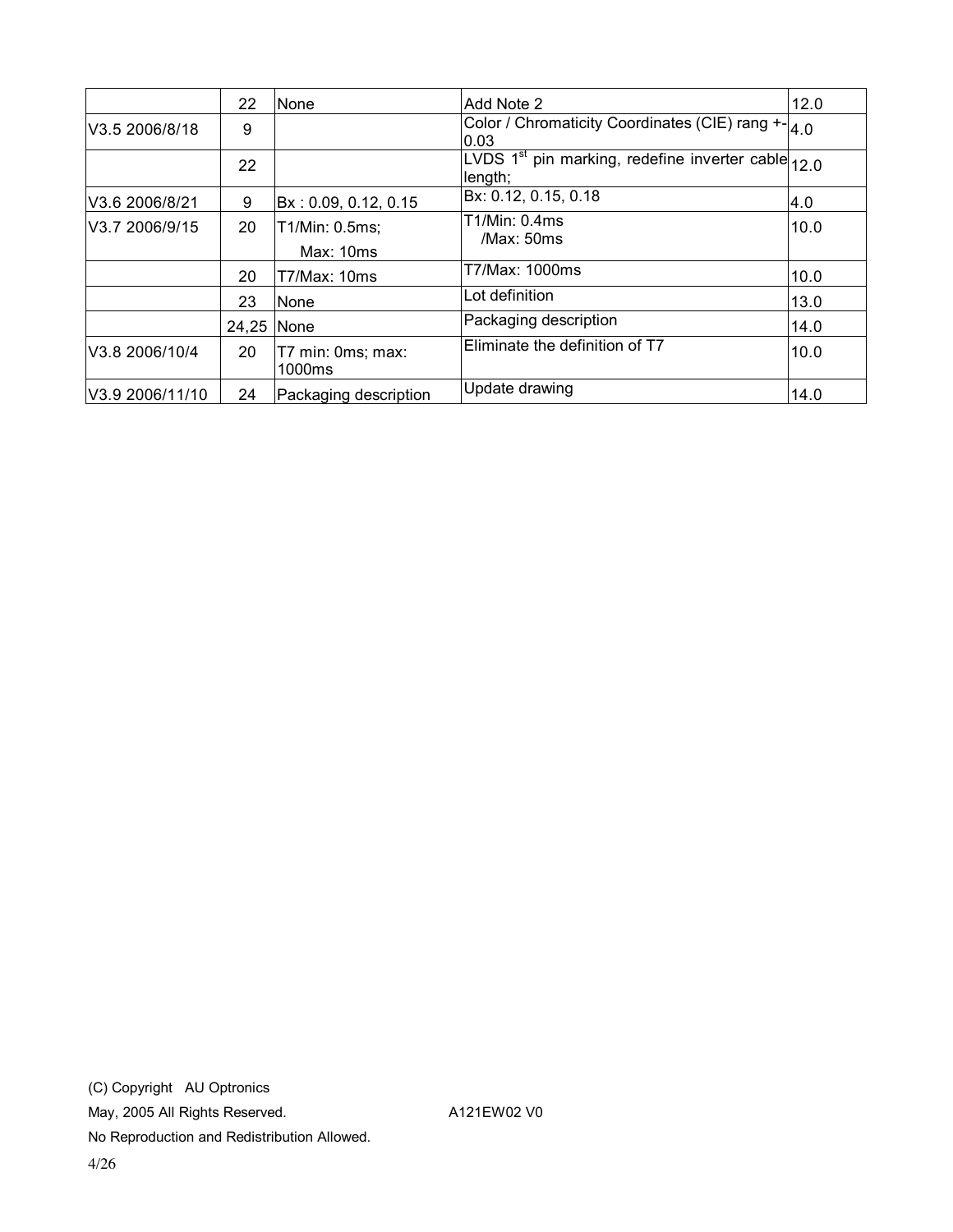# **1.0 Handling Precautions**

- 1) Do not press or scratch the surface harder than a HB pencil lead because the polarizers are very fragile and could be easily damaged.
- 2) Be sure to turn off power supply when inserting or disconnecting from input connector.
- 3) Wipe off water droplets or oil immediately. Long contact with the droplets may cause discoloration or spots.
- 4) When the panel surface is soiled, wipe it with absorbent cotton or other soft cloth.
- 5) Since the panel is made of glass, it may break or crack if dropped or bumped on hard surface.
- 6) Protect the module from static electricity and insure proper grounding when handling. Static electricity may cause damage to the CMOS Gate Array IC.
- 7) Do not disassemble the module.
- 8) Do not press the reflector sheet at the back of the module.
- 9) Avoid damaging the TFT module. Do not press the center of the CCFL Reflector when it was taken out from the packing container. Instead, press at the edge of the CCFL Reflector softly.
- 10) Do not rotate or tilt the signal interface connector of the TFT module when you insert or remove other connector into the signal interface connector.
- 11) Do not twist or bend the TFT module when installation of the TFT module into an enclosure (Notebook PC Bezel, for example). It should be taken into consideration that no bending/twisting forces are applied to the TFT module from outside when designing the enclosure. Otherwise the TFT module may be damaged.
- 12) Cold cathode fluorescent lamp in LCD contains a small amount of mercury. Please follow local regulations for disposal.
- 13) The LCD module contains a small amount of material that has no flammability grade, so it should be supplied by power complied with requirements of limited power source (2.11, IEC60950 or UL1950).
- 14) The CCFL in the LCD module is supplied with Limited Current Circuit (2.4, IEC60950 or UL1950). Do not connect the CCFL in Hazardous Voltage Circuit.

5/26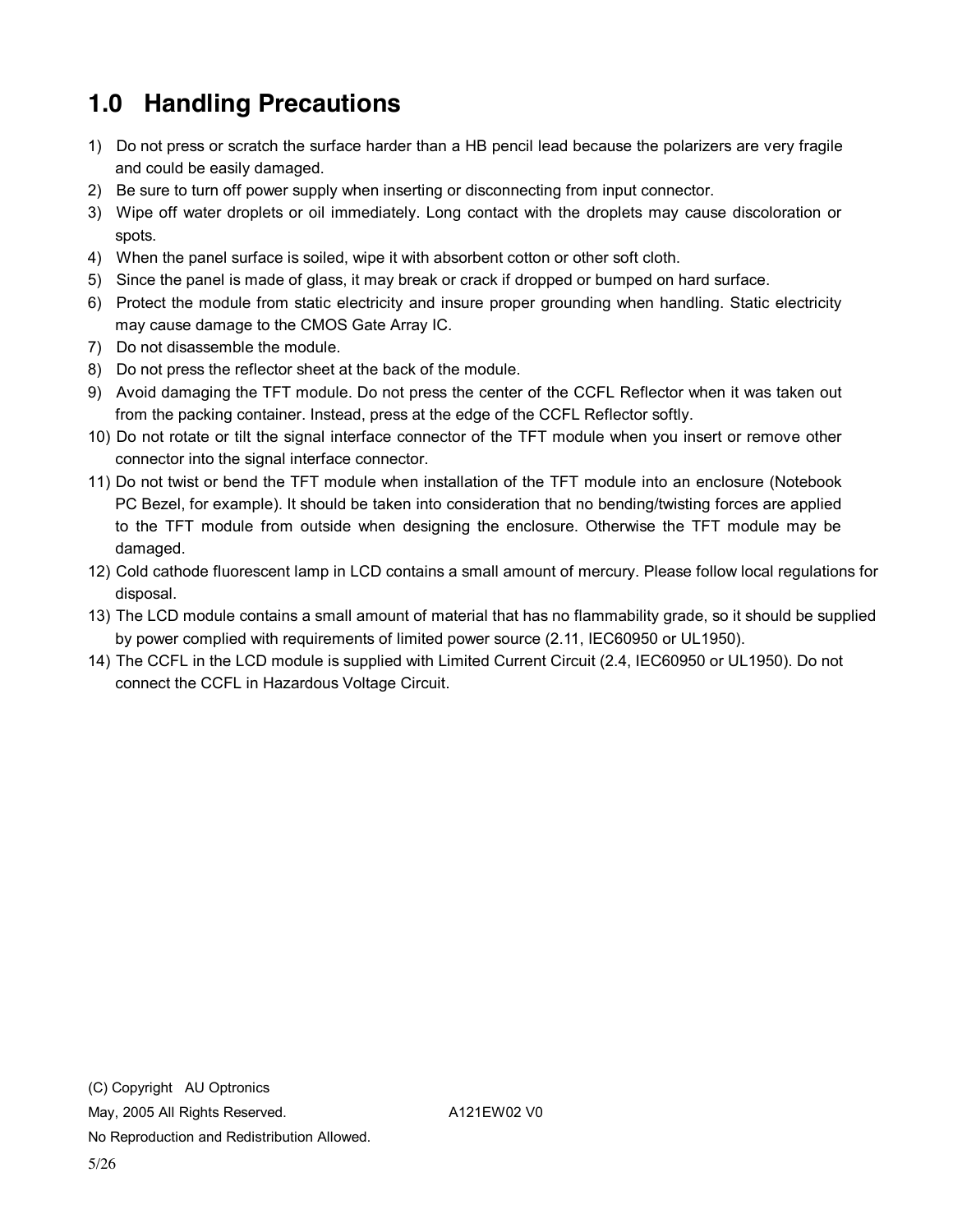# **2.0 General Description**

This specification applies to the 12.1 inch wide Color TFT/LCD Module A121EW02 V0

This module is designed for a display unit of Portable Video Devices.

The screen format is intended to support the WXGA (1280(H) x 800(V)) screen and 262k colors (RGB 6-bits data driver).

All input signals are LVDS interface compatible.

This module does not contain an inverter card for backlight.

#### **2.1 Display Characteristics**

The following items are characteristics summary on the table under 25 ℃ condition:

| <b>ITEMS</b>                        | Unit                | <b>SPECIFICATIONS</b>         |
|-------------------------------------|---------------------|-------------------------------|
| Screen Diagonal                     | [mm]                | 307.9(12.1" wide)             |
| <b>Active Area</b>                  | [mm]                | 261.12(H) x163.2 (V)          |
| Pixels H x V                        |                     | $1280(x3) \times 800$         |
| <b>Pixel Pitch</b>                  | [mm]                | $0.204 \times 0.204$          |
| <b>Pixel Arrangement</b>            |                     | R.G.B. Vertical Stripe        |
| Display Mode                        |                     | Normally White                |
| Typical White Luminance(CCFL=6.0mA) | $[cd/m^2]$          | 450 Typ.                      |
| <b>Contrast Ratio</b>               |                     | 350:1                         |
| <b>Response Time</b>                | [msec]              | 30 Typ.                       |
| Nominal Input Voltage VDD           | [Volt]              | $+3.3$ Typ.                   |
| Weight                              | [Grams]             | 750g Typ.                     |
| <b>Physical Size</b>                | [mm]                | 278.2(W) x 184.0(H) x 13.8(D) |
| <b>Electrical Interface</b>         |                     | <b>LVDS</b>                   |
| <b>Color Depth</b>                  |                     | 262K colors                   |
| <b>Temperature Range</b>            |                     |                               |
| Operating                           | $[^\circ \text{C}]$ | 0 to $+70$                    |
| Storage (Shipping)                  | [°C]                | $-20$ to $+70$                |

6/26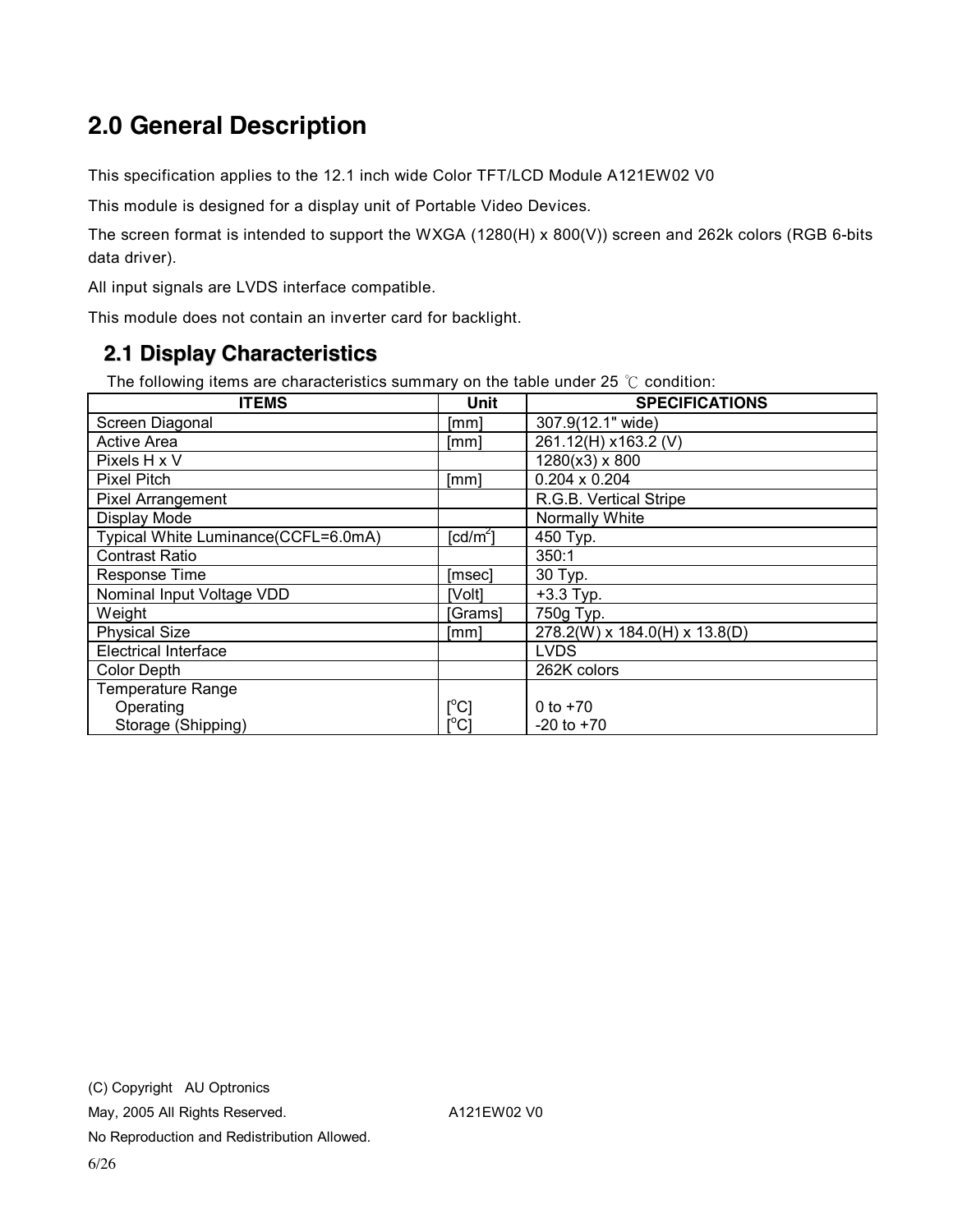### **2.2 Functional Block Diagram**

The following diagram shows the functional block of the 12.1 inches Color TFT/LCD Module:

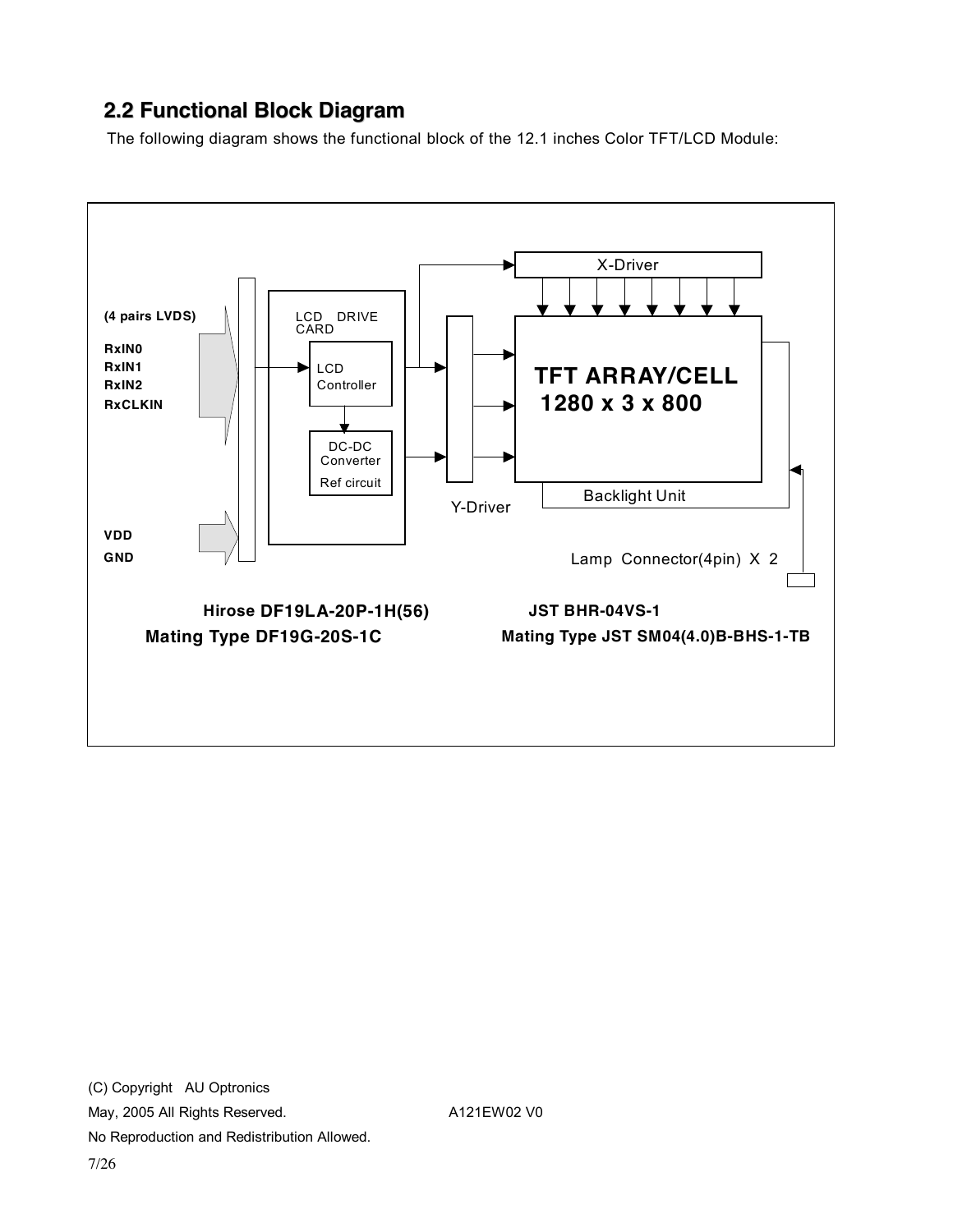# **3.0 Absolute Maximum Ratings**

| <b>Item</b>                  | Symbol     | Min    | Max           | Unit                | <b>Conditions</b> |
|------------------------------|------------|--------|---------------|---------------------|-------------------|
| Logic/LCD Drive Voltage      | VDD        | $-0.3$ | $+4.0$        | [Volt]              |                   |
| Input Voltage of Signal      | Vin        | $-0.3$ | $VDD+0.3$     | [Volt]              |                   |
| <b>Operating Temperature</b> | TOP        |        | Ta:+70/Tp:+71 | $\Gamma^{\circ}$ C1 | Note 2            |
| <b>Operating Humidity</b>    | HOP        |        | 90            | [%RH]               | Note 1            |
| Storage Temperature          | TST        | $-20$  | $+70$         | $\mathsf{IC}1$      |                   |
| <b>Storage Humidity</b>      | <b>HST</b> |        | 90            | [%RH]               | Note 1            |

Absolute maximum ratings of the module is as following:

Note 1 : Maximum Wet-Bulb should be 39℃ and No condensation.

Note2: Ta: Ambient temperature; Tp: Center point temperature of Panel Surface.



Note 2 : High Operating Temperature may cause the slight material variation. We assure under the above condition, the module set keep the function normal display.

### **3.1 Absolute Maximum Ratings of the lamp set**

| Item             | <b>Symbol</b> | Min | Max  | Unit  | <b>Conditions</b> |
|------------------|---------------|-----|------|-------|-------------------|
| Lamp set current | - -           | -   | 7.0  | mArms | Note 1            |
| Lamp set voltage | VL            | -   | 1600 | ∨rms  | Note 2            |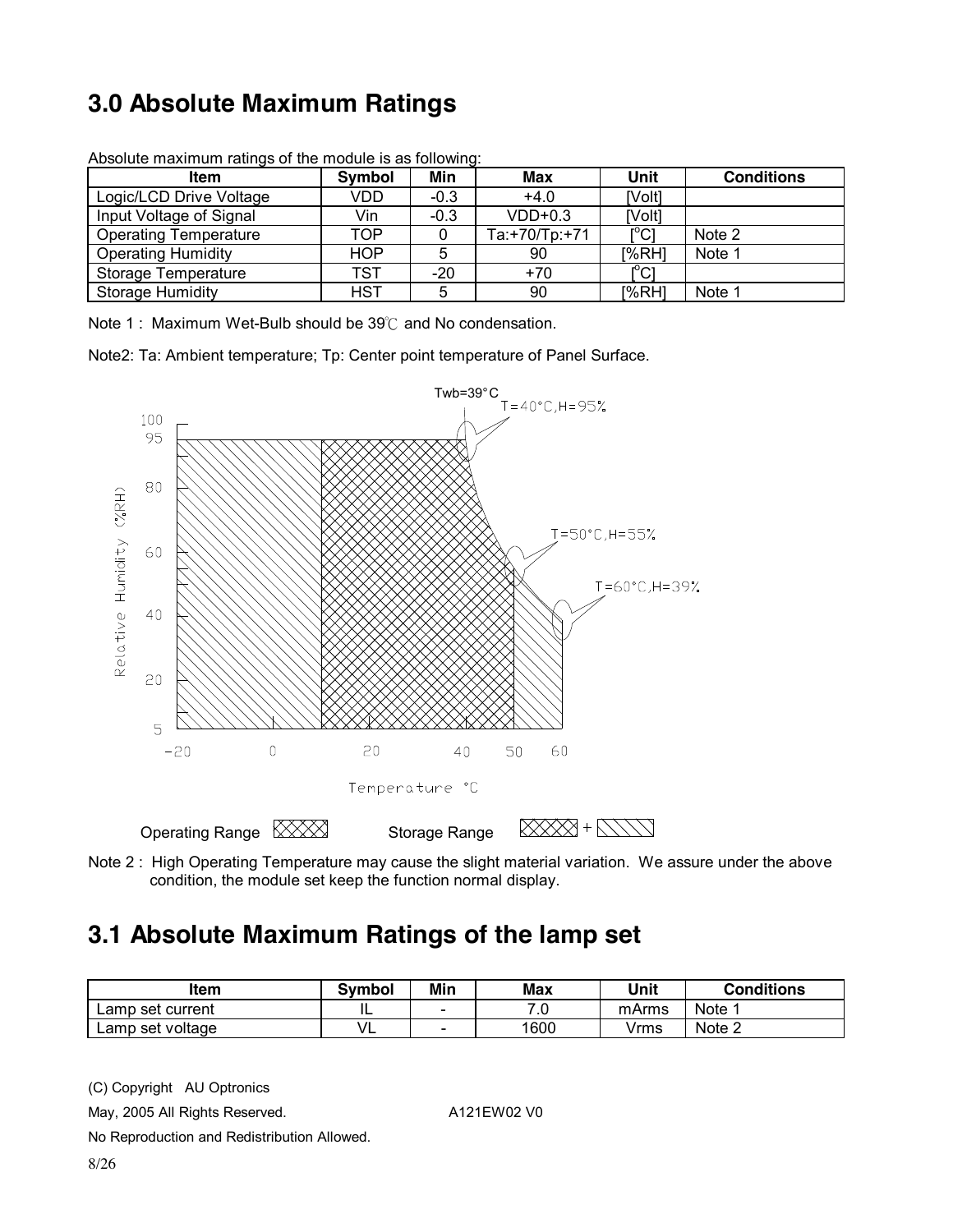Note 1 : Refer to the lamp spec

- (a) The above characteristics are measured under the conditions as following: Ambient temperature:25±2℃; Relative Humidity:65±20%RH
- (b) The inverter condition in vendor site is: Vin=12V,C=15pf,Frequency:46KHz.

#### Note 2 : Refer to the connector of the lamp set.

#### **4.0 Optical Characteristics**

|                                 | <b>Unit</b>           | <b>Conditions</b>                            | Min.                     | Typ.            | Max.           | <b>Remark</b> |
|---------------------------------|-----------------------|----------------------------------------------|--------------------------|-----------------|----------------|---------------|
| <b>Item</b>                     |                       |                                              |                          |                 |                |               |
| <b>Viewing Angle</b>            | [degree]<br>[degree]  | Horizontal<br>(Right)<br>$CR = 10$<br>(Left) | 50<br>50                 | 65<br>65        |                |               |
| <b>CR: Contrast Ratio</b>       | [degree]<br>[degree]  | Vertical<br>(Upper)<br>$CR = 10$<br>(Lower)  | 35<br>50                 | 50<br>65        |                |               |
| Contrast ratio                  |                       |                                              | 300                      | 350             |                |               |
|                                 | [msec]                | Rising                                       |                          | 12 <sup>2</sup> | 50             |               |
| Response Time                   | [msec]                | Falling                                      | $\overline{\phantom{a}}$ | 18              | 60             |               |
|                                 |                       | White x                                      | 0.28                     | 0.31            | 0.34           | Note1         |
|                                 |                       | White y                                      | 0.30                     | 0.33            | 0.36           | Note1         |
|                                 |                       | Red x                                        | 0.61                     | 0.64            | 0.67           |               |
| Color / Chromaticity            |                       | Red y                                        | 0.31                     | 0.34            | 0.37           |               |
| Coordinates (CIE)               |                       | Green x                                      | 0.25                     | 0.28            | 0.31           |               |
|                                 |                       | Green y                                      | 0.56                     | 0.59            | 0.62           |               |
|                                 |                       | Bule x                                       | 0.12                     | 0.15            | 0.18           |               |
|                                 |                       | Blue y                                       | 0.04                     | 0.07            | 0.10           |               |
| White Luminance<br>CCFL @ 6.0mA | $\lceil cd/m2 \rceil$ | Central                                      | 400                      | 450             | $\blacksquare$ | Note1         |
| Luminance<br>Uniformity         | $\%$                  |                                              | 70                       |                 |                | Note2         |

- Note 1 : Ambient temperature =25°C. And lamp current  $I_L$  = 6 mArms. To be measured in the dark room below 10 Lux and to be measured on the center area of panel with a viewing cone of 1°by Topcon luminance meter BM-7, after 20 minutes operation.
- Note 2 : Luminance Uniformity of these 9 points is defined as below:

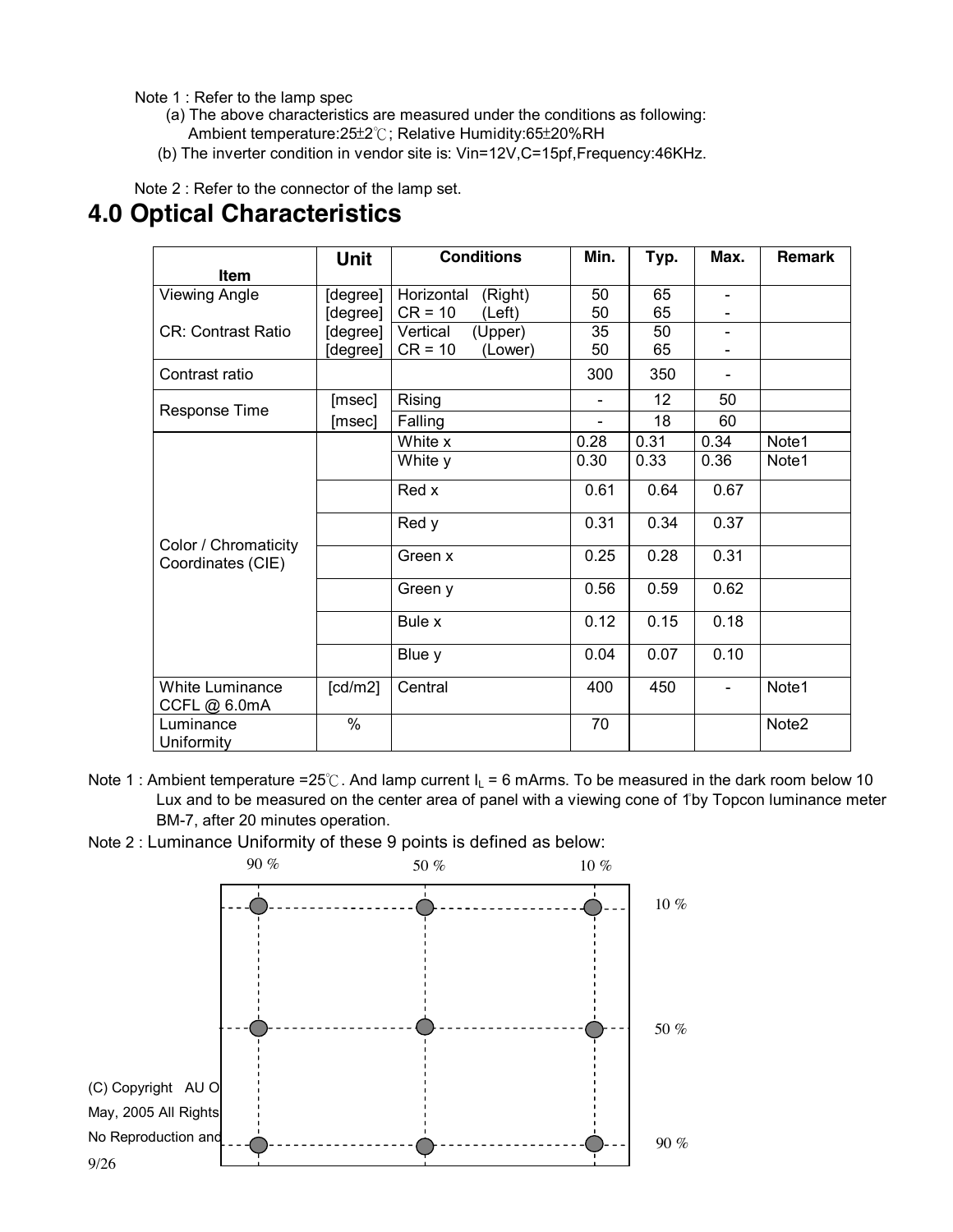### **4.1 Signal Description**

| <b>Signal Name</b> | <b>Description</b>                                     |
|--------------------|--------------------------------------------------------|
| RxINON, RxINOP     | LVDS differential data input (R0~R5, G0)               |
| RxIN1N, RxIN1P     | LVDS differential data input (G1~G5, B0~B1)            |
| RxIN2N, RxIN2P     | LVDS differential data input (B2~B5, Hsync, Vsync, DE) |
| RxCLKINN, RxCLKINP | LVDS differential clock input                          |
| <b>VDD</b>         | +3.3V Power Supply                                     |
| <b>GND</b>         | Ground                                                 |

Note1: Start from right side

Note2: Please follow VESA.

Note3: Input signals shall be low or Hi-Z state when VDD is off. Internal circuit of LVDS inputs are as following.

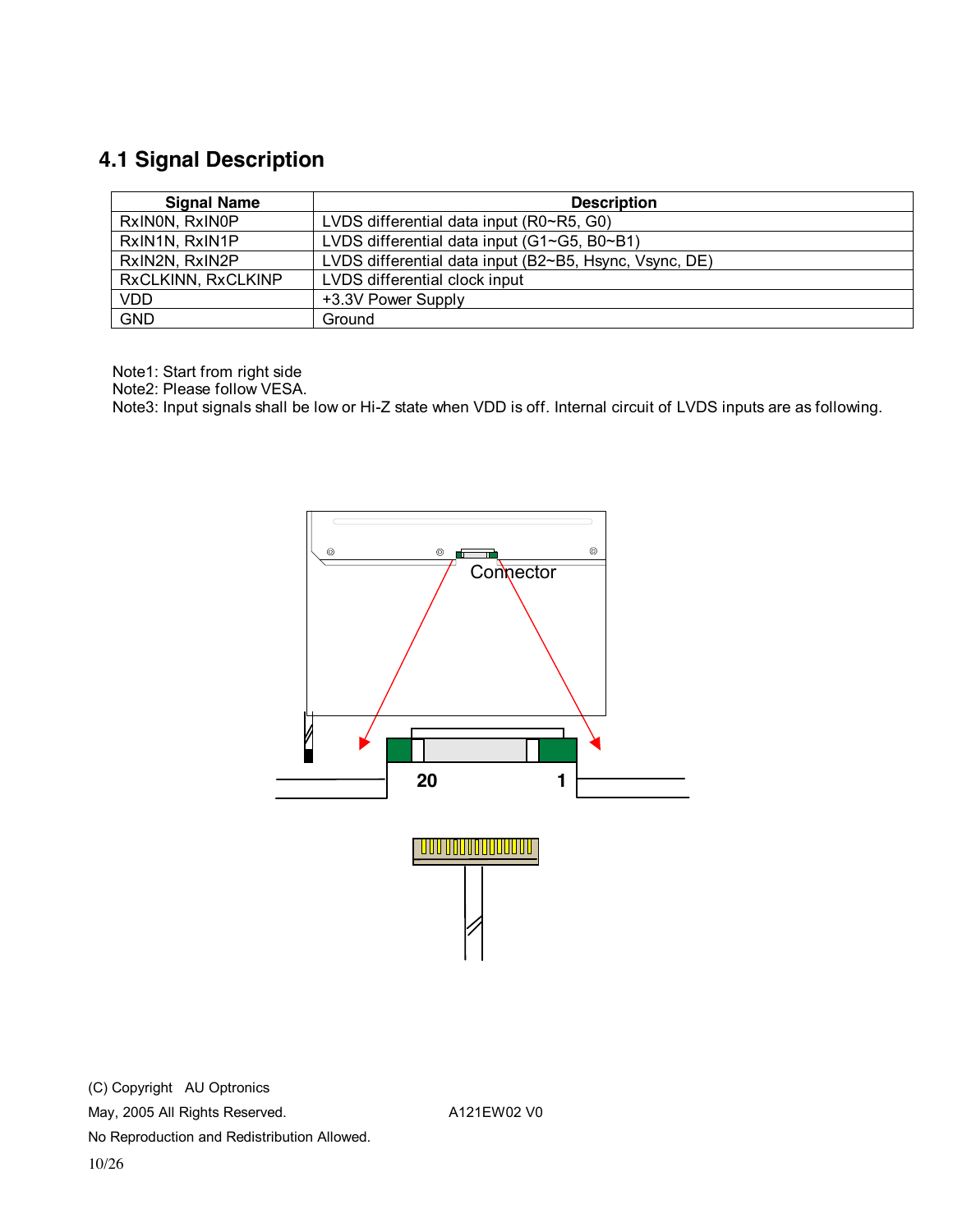

The module uses a 100ohm resistor between positive and negative data lines of each receiver input

### **5.0 Signal Interface**

#### **5.1 Connectors**

Physical interface is described as for the connector on module.

These connectors are capable of accommodating the following signals and will be following components.

| <b>Connector Name / Designation</b> | For Signal Connector       |  |  |
|-------------------------------------|----------------------------|--|--|
| <b>Manufacturer</b>                 | Hirose                     |  |  |
| <b>Type / Part Number</b>           | DF19LA-20P-1H(56)          |  |  |
| <b>Mating Housing/Part Number</b>   | DF19G-20S-1C or compatible |  |  |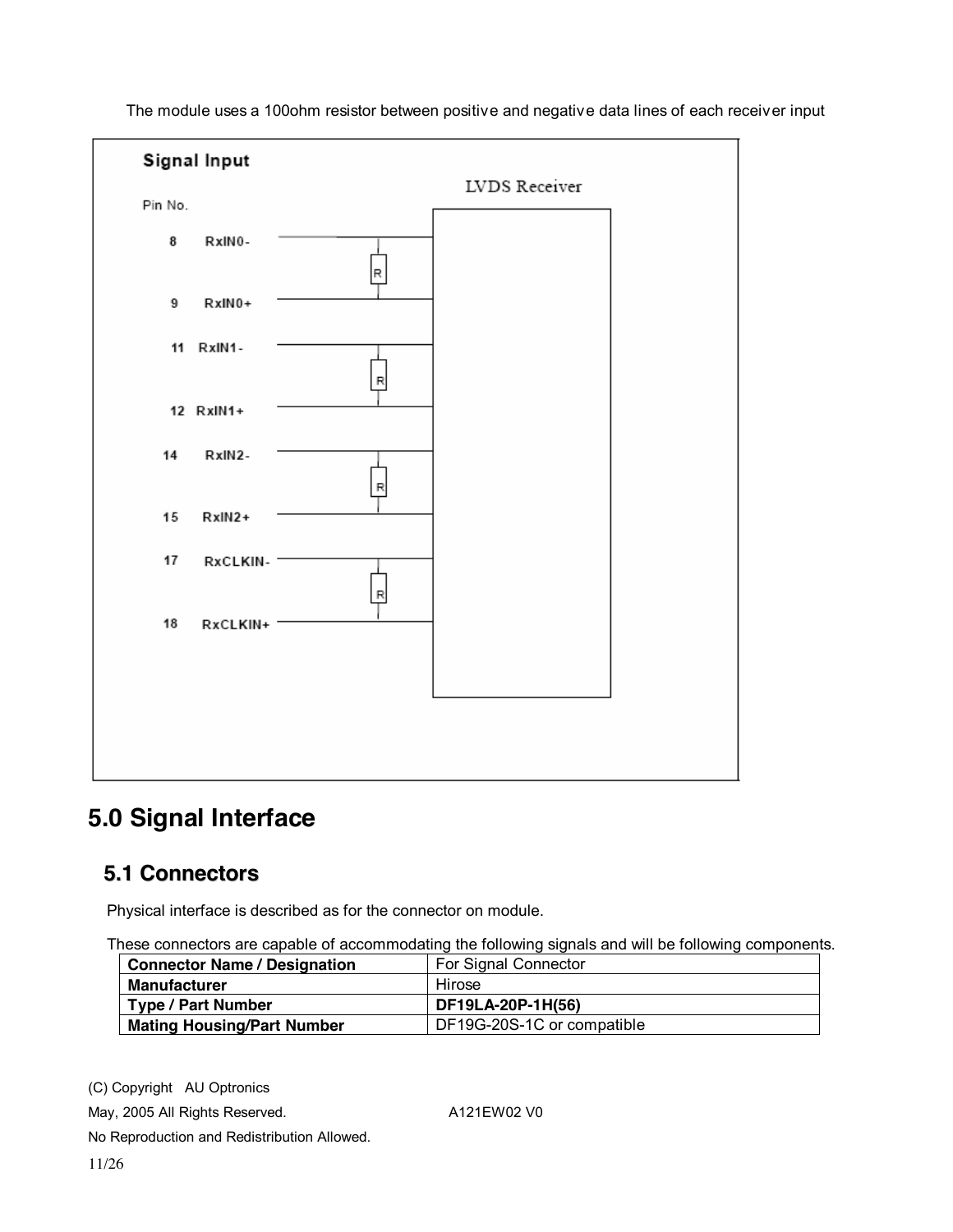| <b>Connector Name / Designation</b> | <b>For Lamp Connector</b> |
|-------------------------------------|---------------------------|
| Manufacturer                        | JST                       |
| Type / Part Number                  | <b>BHR-04VS-1</b>         |
| <b>Mating Housing/Part Number</b>   | $SM04(4.0)B-BHS-1-TB$     |

#### **5.2 Signal Pin**

| Pin# | <b>Signal Name</b> | Pin# | <b>Signal Name</b>  |
|------|--------------------|------|---------------------|
|      | <b>GND</b>         | 2    | <b>VDD</b>          |
| 3    | VDD                |      | VDD <sub>EDD</sub>  |
| 5    | <b>AGING</b>       | 6    | CLK <sub>EDID</sub> |
|      | <b>DATAEDID</b>    | 8    | <b>RxINON</b>       |
| 9    | <b>RxINOP</b>      | 10   | <b>GND</b>          |
| 11   | RxIN1N             | 12   | RxIN1P              |
| 13   | GND                | 14   | RxIN2N              |
| 15   | RxIN2P             | 16   | GND                 |
| 17   | <b>RxCLKINN</b>    | 18   | <b>RxCLKINP</b>     |
| 19   | GND                | 20   | GND                 |

Note: Add 1K ohm resister and connect to grounding as the solution for not adopting Pin4, Pin5, Pin6, and Pin7.

#### **5.3 Signal Description**

The module uses a LVDS receiver embedded in AUO's ASIC. LVDS is a differential signal technology for LCD interface and high-speed data transfer device.

| <b>Signal Name</b>  | <b>Description</b>                                          |
|---------------------|-------------------------------------------------------------|
| RxINO-, RxINO+      | LVDS differential data input (Red0-Red5, Green0)            |
| RxIN1-, RxIN1+      | LVDS differential data input (Green1-Green5, Blue0-Blue1)   |
| RxIN2-, RxIN2+      | LVDS differential data input(Blue2-Blue5, Hsync, Vsync, DE) |
| RxCLKIN-, RxCLKIN0+ | LVDS differential clock input                               |
| VDD                 | +3.3V Power Supply                                          |
| <b>GND</b>          | Ground                                                      |

**Note**: Input signals shall be in low status when VDD is off.

Internal circuit of LVDS inputs are as following.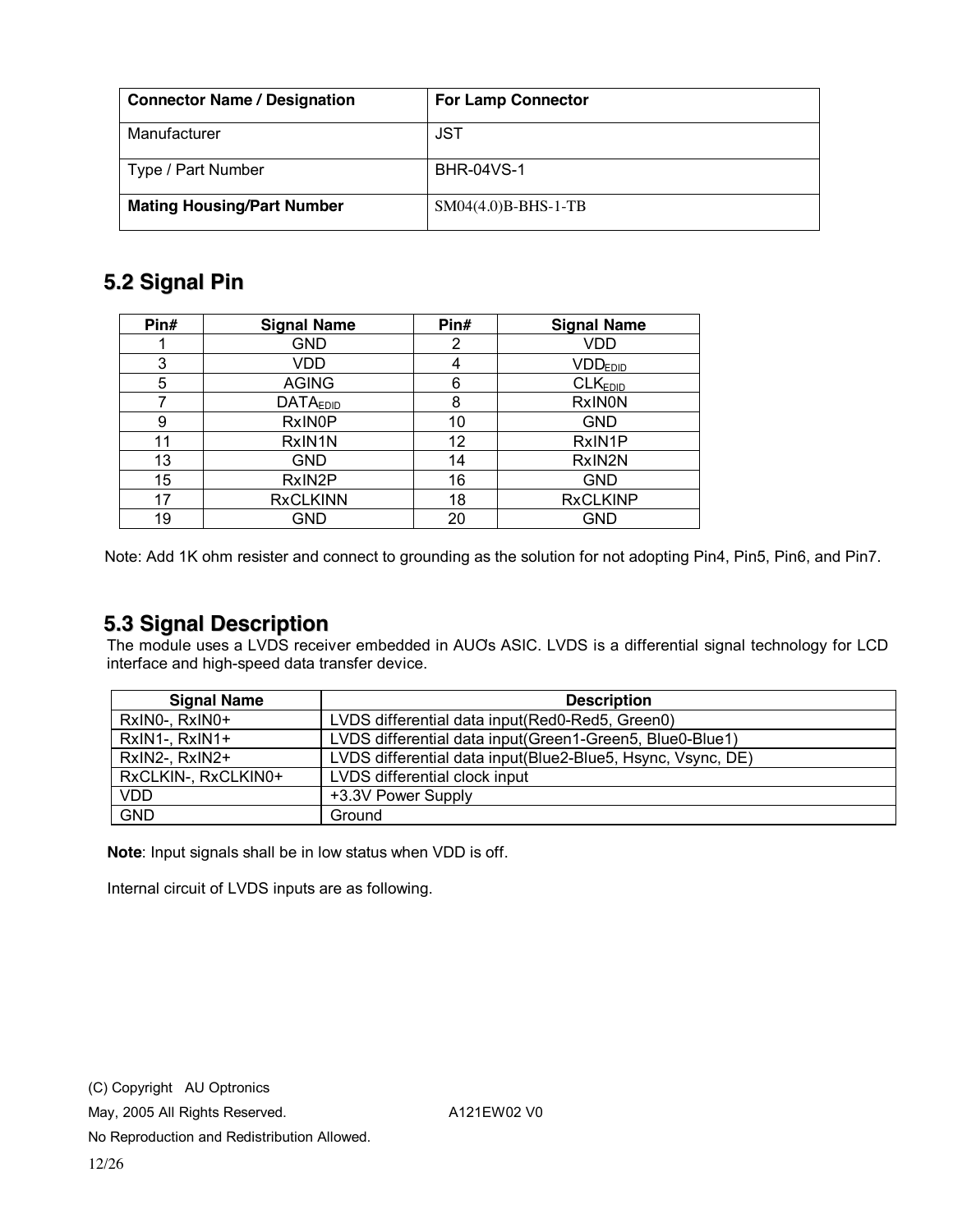

| <b>Signal Name</b>                                                                                       | <b>Description</b>                                                                                                           |                                                                                                     |
|----------------------------------------------------------------------------------------------------------|------------------------------------------------------------------------------------------------------------------------------|-----------------------------------------------------------------------------------------------------|
| R <sub>5</sub><br>R <sub>4</sub><br>R <sub>3</sub><br>R <sub>2</sub><br>R <sub>1</sub><br>R <sub>0</sub> | Red Data 5 (MSB)<br>Red Data 4<br>Red Data 3<br>Red Data 2<br>Red Data 1<br>Red Data 0 (LSB)<br>Red-pixel Data               | Red-pixel Data<br>Each red pixel's brightness data consists of these 6<br>bits pixel data.          |
| G <sub>5</sub><br>G4<br>G <sub>3</sub><br>G <sub>2</sub><br>G <sub>1</sub><br>G <sub>0</sub>             | Green Data 5 (MSB)<br>Green Data 4<br>Green Data 3<br>Green Data 2<br>Green Data 1<br>Green Data 0 (LSB)<br>Green-pixel Data | Green-pixel Data<br>Each green pixel's brightness data consists of these 6<br>bits pixel data.      |
| B <sub>5</sub><br><b>B4</b><br>B <sub>3</sub><br><b>B2</b><br><b>B1</b><br>B <sub>0</sub>                | Blue Data 5 (MSB)<br>Blue Data 4<br>Blue Data 3<br>Blue Data 2<br>Blue Data 1<br>Blue Data 0 (LSB)<br><b>Blue-pixel Data</b> | <b>Blue-pixel Data</b><br>Each blue pixel's brightness data consists of these 6<br>bits pixel data. |
| <b>RxCLKIN</b>                                                                                           | Data Clock                                                                                                                   | The signal is used to strobe the pixel data.                                                        |
| DE                                                                                                       | Display Timing                                                                                                               | When the signal is high, the pixel data shall be valid to<br>be displayed.                          |
| <b>VS</b>                                                                                                | Vertical Sync                                                                                                                | Vertical synchronized signal                                                                        |
| <b>HS</b>                                                                                                | Horizontal Sync                                                                                                              | Horizontal synchronized signal                                                                      |

Note: Output signals from any system shall be low or Hi-Z state when VDD is off.

(C) Copyright AU Optronics

May, 2005 All Rights Reserved. A121EW02 V0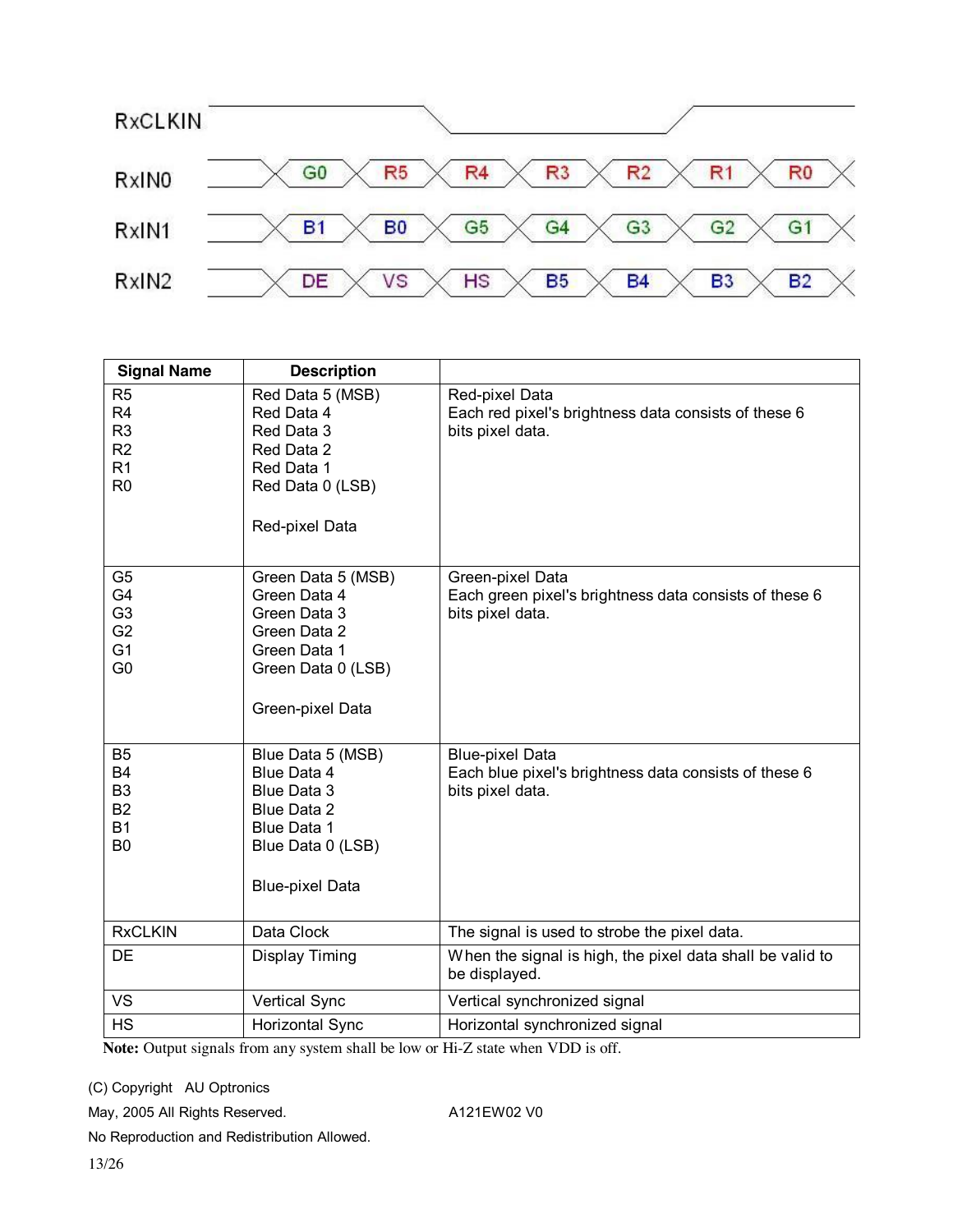#### **5.4 Interface Timing**



Note1. RxINx can be RxIN0, RxIN1, or RxIN2.

Note2. RxCLKIN: Refer to the Signal Description in page 11 of this spec sheet.

| <b>Symbol</b>     | <b>Parameter</b>             | Min.        | Typ.     | Max.        | <b>Units</b> |
|-------------------|------------------------------|-------------|----------|-------------|--------------|
| <b>tTCP</b>       | <b>CLK IN Period</b>         |             | T        |             |              |
| tTOP1             | <b>Output Data Position1</b> | $-0.3$      | $\theta$ | 0.3         | ns           |
| tTOP <sub>0</sub> | <b>Output Data Position0</b> | $T/7-0.3$   | T/7      | $T/7+0.3$   | ns           |
| tTOP6             | <b>Output Data Position6</b> | $2/7$ T-0.3 | $2/7$ T  | $2/7$ T+0.3 | ns           |
| tTOP5             | <b>Output Data Position5</b> | $3/7$ T-0.3 | $3/7$ T  | $3/7$ T+0.3 | ns           |
| tTOP4             | <b>Output Data Position4</b> | $4/7$ T-0.3 | $4/7$ T  | $4/7$ T+0.3 | ns           |
| tTOP3             | <b>Output Data Position3</b> | $5/7$ T-0.3 | $5/7$ T  | $5/7$ T+0.3 | ns           |
| tTOP2             | <b>Output Data Position2</b> | $6/7$ T-0.3 | $6/7$ T  | $6/7$ T+0.3 | ns           |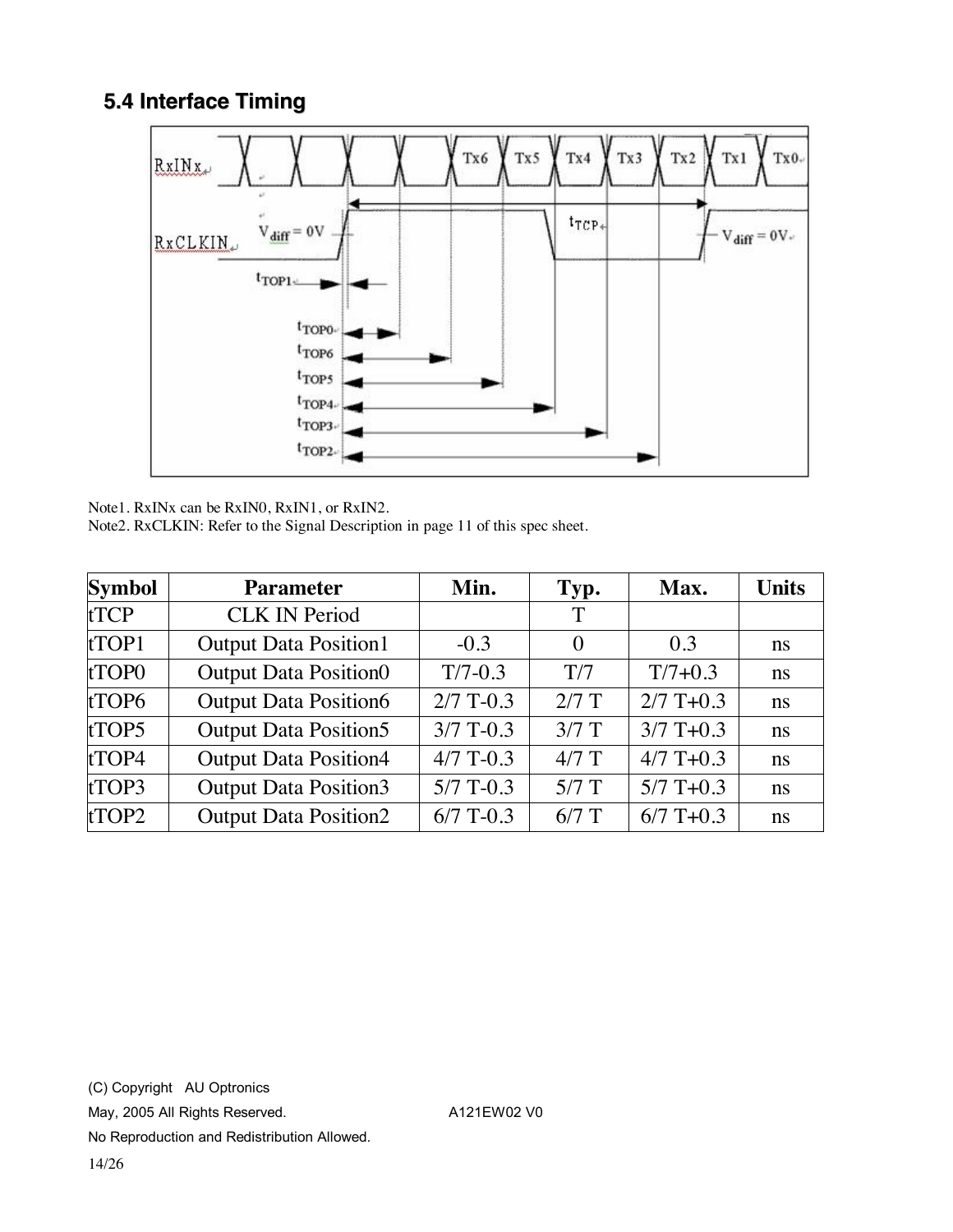### **5.5 Signal Electrical Characteristics**

Input signals shall be low or Hi-Z state when VDD is off. It is recommended to refer the specifications.

| <b>Item</b>                                        | Symbol     | Min.   | Typ. | Max. | Unit | <b>Condition</b> |
|----------------------------------------------------|------------|--------|------|------|------|------------------|
| Differential input voltage                         | VID.       | 0.1    |      | 0.6  | V    |                  |
| LVDS input common<br>mode voltage                  | <b>VCM</b> | 1      | 12   | 1.5  | V    | $VTH/NTL=+100mV$ |
| Differential Input High<br>Threshold Voltage       | VTH        |        |      | 100  | mV   |                  |
| Differential Input Low<br><b>Threshold Voltage</b> | VTL        | $-100$ |      |      | mV   | $VCM=1.2V$       |

#### Note: LVDS Signal Waveform



**Differential Signal** 

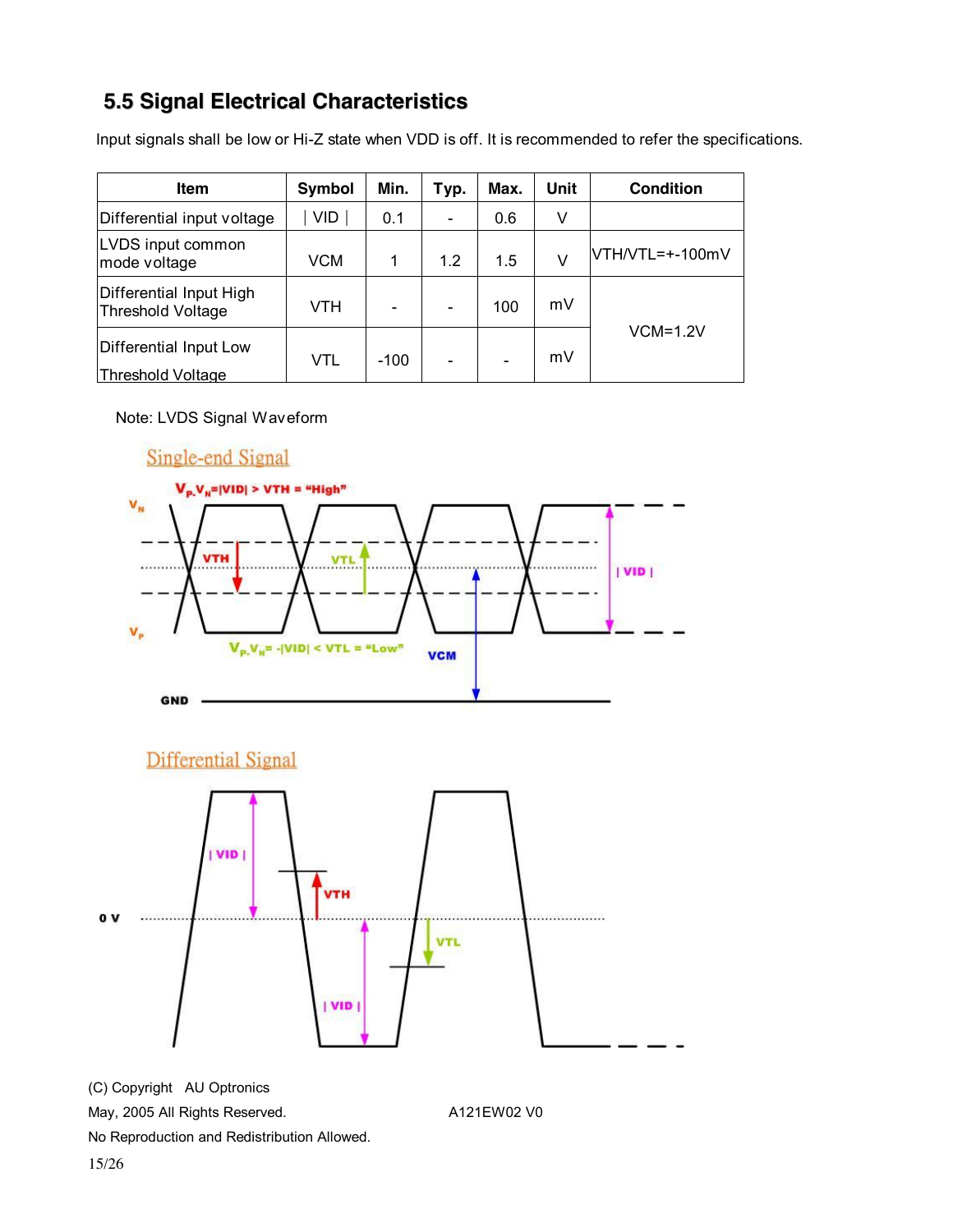| Pin $#$ | <b>Signal Name</b>   |
|---------|----------------------|
|         | Lamp(A) High Voltage |
|         | Lamp(A) Low Voltage  |
|         | Lamp(B) Low Voltage  |
|         | Lamp(B) High Voltage |

### **5.6 Signal for Lamp connector**

# **6.0 Pixel Format Image**

Following figure shows the relationship of the input signals and LCD pixel format.

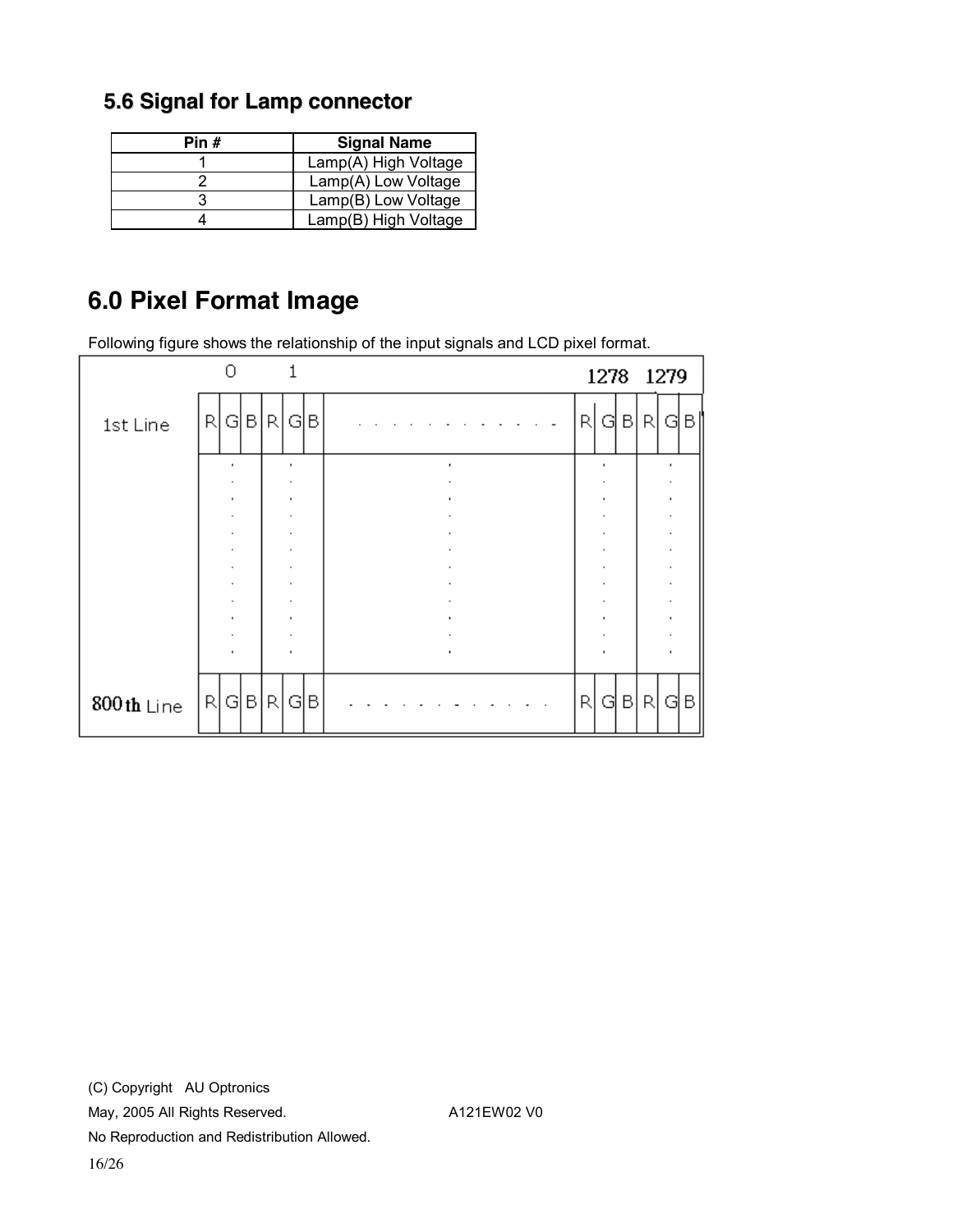## **7.0 Parameter guide line for CCFL Inverter**

| <b>Parameter</b>                | Min   | Typ | Max | <b>Units</b> | <b>Condition</b>    |
|---------------------------------|-------|-----|-----|--------------|---------------------|
| CCFL current(ICFL)              | 4.0   | 6.0 | 7.0 | $[mA]$ rms   | (Ta=25℃)            |
|                                 |       |     |     |              | Note 2              |
| <b>CCFL Frequency(FCFL)</b>     | 45    | 52  | 70  | [KHz]        | (Ta=25℃)            |
|                                 |       |     |     |              | Note 3              |
| <b>CCFL Starting Voltage</b>    | 1,200 |     |     | [Volt] rms   | $(Ta=0^{\circ}C)$   |
| (VSCFL)                         |       |     |     |              | Note 4; Note 6      |
| <b>CCFL Starting Voltage</b>    | 900   |     |     | [Volt] rms   | $(Ta=25^{\circ}$ C) |
| (VSCFL)                         |       |     |     |              | Note 4; Note 6      |
| <b>CCFL Voltage (Reference)</b> |       | 538 |     | [Volt] rms   | (Ta=25℃             |
| (VCFL)                          |       |     |     |              | ICFL=6mA)           |
|                                 |       |     |     |              | Note 5              |
| Single CCFL Power               |       | 3.3 |     | [Watt]       | (Ta=25 $\degree$ C  |
| consumption (PCFL)              |       |     |     |              | ICFL=6mA)           |
|                                 |       |     |     |              | Note 5              |

**Note 1**: Typ is AUO recommended Design Points.

\*1 All of characteristics listed are measured under the condition using the AUO Test inverter.

\*2 In case of using an inverter other than listed, it is recommended to check the inverter carefully. Sometimes, interfering noise stripes appear on the screen, and substandard luminance or flicker at low power may happen.

\*3 In designing an inverter, it is suggested to check safety circuit very carefully. Impedance of CCFL, for instance, becomes more than 1 [M ohm] when CCFL is damaged.

\*4 Generally, CCFL has some amount of delay time after applying start-up voltage. It is recommended to keep on applying start-up voltage for 1 [Sec] until discharge.

\*5 The CCFL inverter operating frequency must be carefully chosen so that no interfering noise stripes on the screen were induced.

\*6 Reducing CCFL current increases CCFL discharge voltage and generally increases CCFL discharge frequency. So all the parameters of an inverter should be carefully designed so as not to produce too much leakage current from high-voltage output of the inverter.

**Note 2**: It should be employed the inverter, which has "Duty Dimming", if ICCFL is less than 4mA.

**Note 3**: The CCFL inverter operating frequency should be carefully determined to avoid interference between inverter and TFT LCD.

Note 4: The inverter open voltage should be designed larger than the lamp starting voltage at T=0°C, otherwise backlight may be blinking for a moment after turning on or not be able to turn on. The open voltage should be measured after ballast capacitor. If an inverter has shutdown function it should keep its open voltage. for longer than 1 second even if lamp connector is open.

**Note 5**: Calculator value for reference (ICFL×VCFL=PCFL)

**Note 6**: CCFL Starting Voltage is defined the minimum starting voltage for inverter design reference.

May, 2005 All Rights Reserved. A121EW02 V0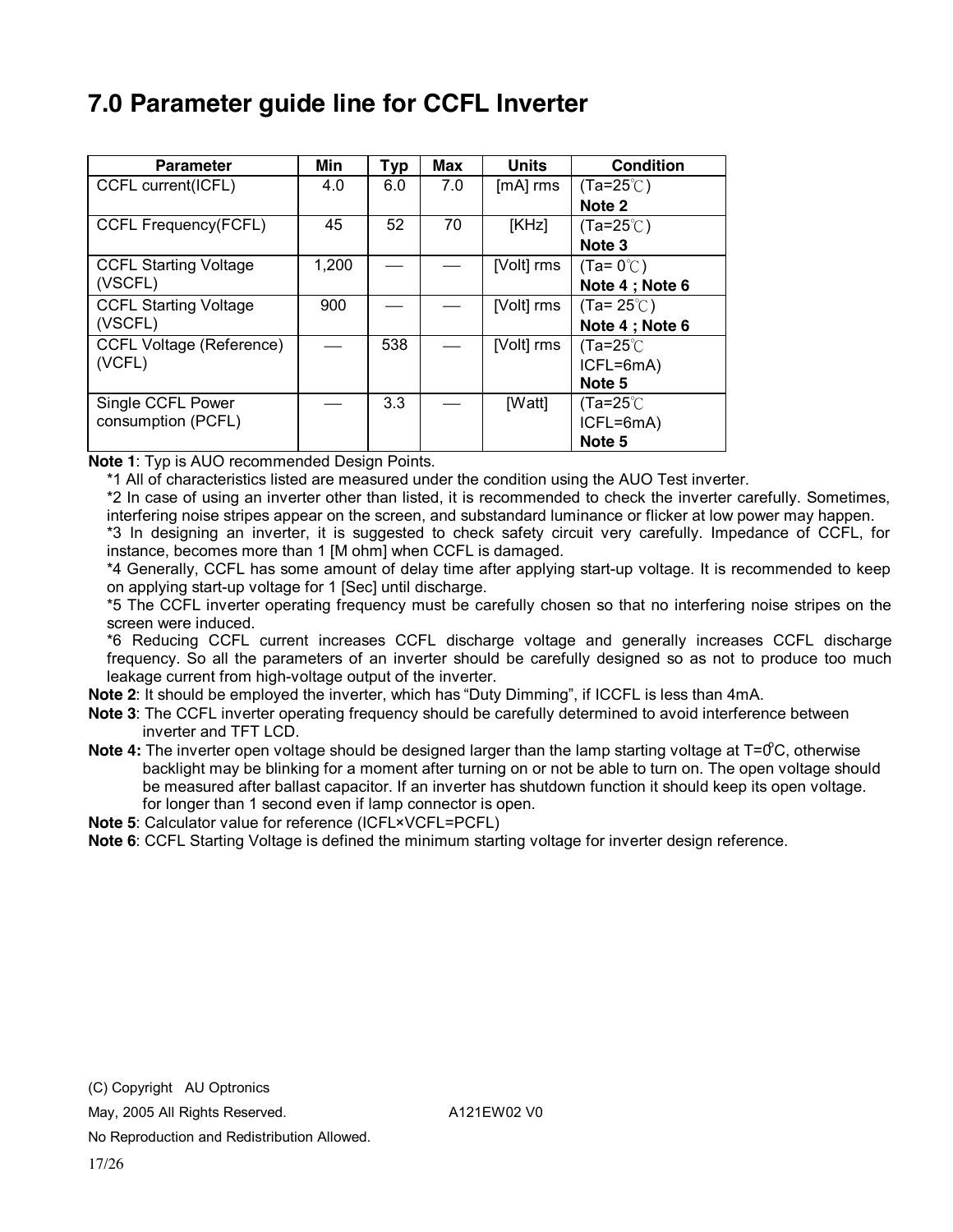# **8.0 Timing Control**

### **8.1 Timing Characteristics**

This is the signal timing required at the input of the user connector. All of the interface signal timing should be satisfied with the following specifications.

|                     | <b>Parameter</b> | Symbol                      | Min. | Typ. | Max.                         | Unit                         |
|---------------------|------------------|-----------------------------|------|------|------------------------------|------------------------------|
| <b>Frame Rate</b>   |                  |                             | 50   | 60   | $\qquad \qquad \blacksquare$ | Hz                           |
|                     | Clock frequency  | 1/ $T_{\text{Clock}}$       | 62   | 68.9 | 75                           | MHz                          |
| Vertical<br>Section | Period           | $T_{V}$                     | 803  | 816  | 832                          |                              |
|                     | Active           | $T_{VD}$                    | 800  | 800  | 800                          | $\mathsf{T}_{\mathsf{Line}}$ |
|                     | Blanking         | $T_{VB}$                    | 3    | 16   | 32                           |                              |
| Horizontal          | Period           | Tн                          | 1302 | 1408 | 1700                         |                              |
|                     | Active           | ${\mathsf T}_{\mathsf{HD}}$ |      | 1280 |                              | $T_{\text{Clock}}$           |
| Section             | Blanking         | Т <sub>нв</sub>             | 22   | 128  | 420                          |                              |

**Note** : DE mode only

### **8.2 Timing Definition**



(C) Copyright AU Optronics

May, 2005 All Rights Reserved. A121EW02 V0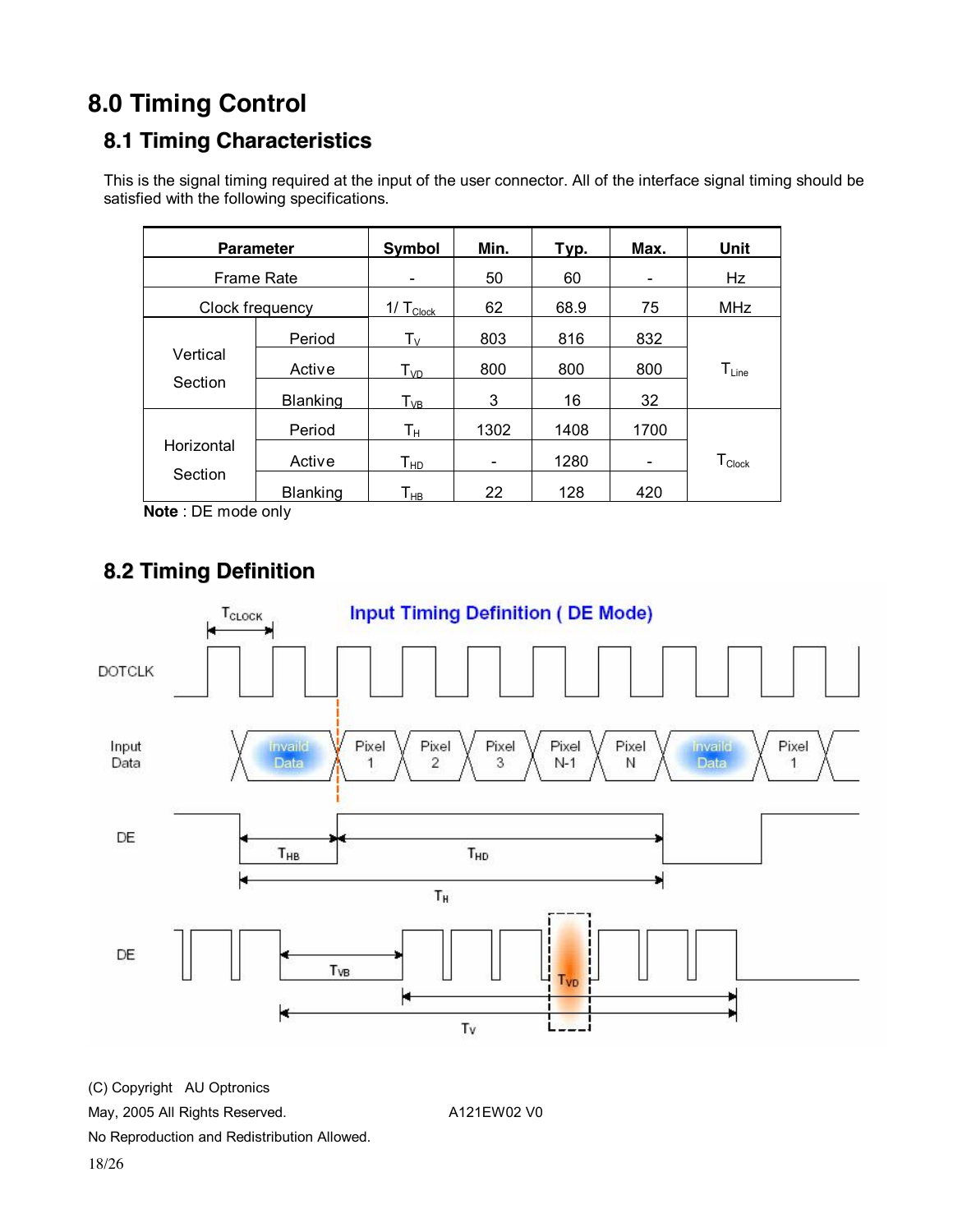# **9.0 Power Consumption**

Input power specifications are as follows;

| Symbol         | <b>Parameter</b>       | Min | <b>Typ</b> | Max | <b>Units</b> | <b>Condition</b>             |
|----------------|------------------------|-----|------------|-----|--------------|------------------------------|
| <b>Module</b>  |                        |     |            |     |              |                              |
| <b>VDD</b>     | Logic/LCD Drive        | 3.0 | 3.3        | 3.6 | [Volt]       | Load Capacitance 20uF        |
|                | Voltage                |     |            |     |              |                              |
| <b>PDD</b>     | <b>VDD Power</b>       |     | 1.6        |     | [Watt]       | All Black Pattern            |
| PDD Max        | <b>VDD Power max</b>   |     |            | 1.7 | [Watt]       | Max Pattern (Note 1)         |
| IDD.           | <b>IDD Current</b>     |     | 400        |     | mA           | 64 Grayscale Pattern         |
| <b>IDD Max</b> | <b>IDD Current max</b> |     |            | 650 | mA           | Vertical stripe line Pattern |
|                |                        |     |            |     |              | (Note 1)                     |
| VDDrp          | Allowable              |     |            | 500 | [mV]         |                              |
|                | Logic/LCD Drive        |     |            |     | p-p          |                              |
|                | Ripple Voltage         |     |            |     |              |                              |
| <b>VDDns</b>   | Allowable              |     |            | 100 | [mV]         |                              |
|                | Logic/LCD Drive        |     |            |     | p-p          |                              |
|                | <b>Ripple Noise</b>    |     |            |     |              |                              |

**Note 1:** VDD=3.3V

**Note 2:** A121EW02 V0 Module includes four lamps.

**Note 3:** CCFL Starting Voltage is defined the minimum starting voltage for inverter design reference.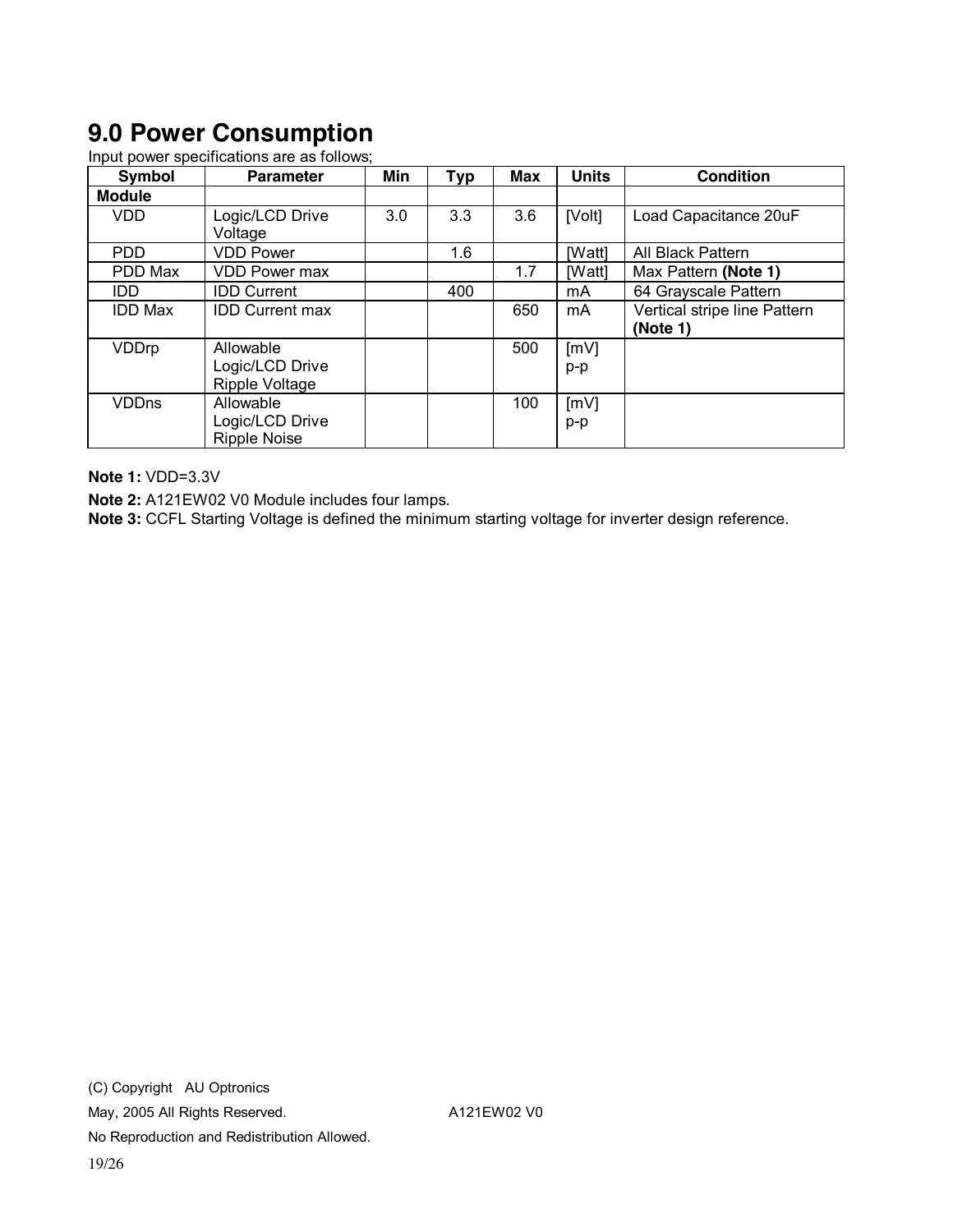### **10. Power ON/OFF Sequence**

VDD power and lamp on/off sequence is as follows. Interface signals are also shown in the chart. Signals from any system shall be Hi-Z state or low level when VDD is off.



#### **Power Sequence Timing**

| <b>Parameter</b> | Min. | Typ. | Max. | <b>Units</b> |
|------------------|------|------|------|--------------|
| T <sub>1</sub>   | 0.4  |      | 50   | (ms)         |
| T <sub>2</sub>   | 0    |      | 50   | (ms)         |
| T <sub>3</sub>   | ŋ    |      | 50   | (ms)         |
| T <sub>4</sub>   | 500  |      |      | (ms)         |
| T <sub>5</sub>   | 200  |      |      | (ms)         |
| T <sub>6</sub>   | 200  |      |      | (ms)         |

Note 1: T5, T6 is only for assuring the display quality. (T5,T6 spec may be ignored if don't care the display quality.)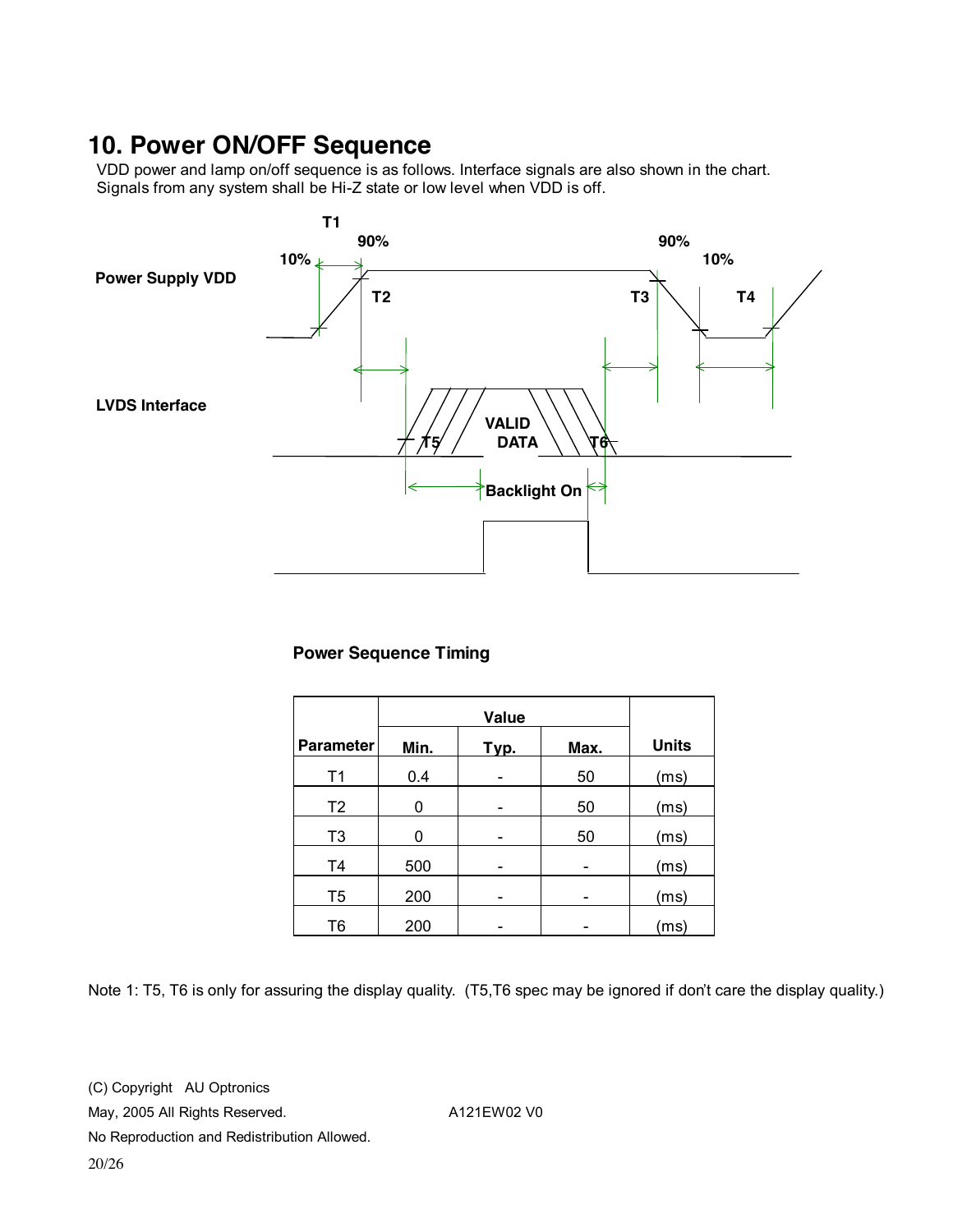# **11.0 Reliability /Safety Requirement**

#### **Reliability Test Conditions**

| No.            | <b>Test items</b>                  |                                                                                         | <b>Conditions</b>                 | <b>Remark</b>    |
|----------------|------------------------------------|-----------------------------------------------------------------------------------------|-----------------------------------|------------------|
| 1              | High temperature storage           | Ta= $70^{\circ}$ C                                                                      | 240Hrs                            |                  |
| $\overline{2}$ | Low temperature storage            | Ta= $-20^{\circ}$ C                                                                     | 240Hrs                            |                  |
| 3              | High temperature operation         | Tp= $71^{\circ}$ C                                                                      | 240Hrs                            |                  |
| 4              | Low temperature operation          | Ta= $0^{\circ}$ C                                                                       | 240Hrs                            |                  |
| 5              | High temperature and high humidity | Tp= 50℃, 80% RH                                                                         | 240Hrs                            | Operation        |
| 6              | Thermal shock                      | -20°C to +60°C, Ramp $\leq$ 20°C/min,<br>Duration at Temp. = 30min, Test Cycles =<br>50 |                                   | Non-operation    |
|                |                                    | Frequency range                                                                         | $: 8 - 33.3$ Hz                   |                  |
|                |                                    | Stoke                                                                                   | : 1.3mm                           | JIS D1601,       |
| $\overline{7}$ | Vibration                          | Sweep                                                                                   | : 3.0G, 33.3 ~ 400Hz $\vert$ A-10 |                  |
|                |                                    | Cycle                                                                                   | : 15 minutes                      | Condition A      |
|                |                                    | 2 hours for each direction of X,Z                                                       |                                   |                  |
|                |                                    | 4 hours for Y direction                                                                 |                                   |                  |
|                |                                    | 100G, 6ms, $\pm X, \pm Y, \pm Z$                                                        | JIS C0041,<br>$A-7$               |                  |
| 8              | Mechanical shock                   | 3 times for each direction                                                              |                                   | Condition C      |
|                |                                    | Random vibration:                                                                       |                                   |                  |
| 9              | Vibration (with carton)            | $0.015G^2$ /Hz from 5~200Hz                                                             |                                   | IEC 68-34        |
|                |                                    | -6dB/octave from 200~500Hz                                                              |                                   |                  |
|                | Drop (with carton)                 | Height: 60cm                                                                            |                                   | <b>JIS Z0202</b> |
|                |                                    | 1 corner, 3 edges, 6 surfaces                                                           |                                   |                  |
|                |                                    | Contact Discharge: ±8KV, 150pF(330Ω)<br>1sec, 8 points, 25 times/ point.                |                                   |                  |
| 10<br>11       | Electro Static discharge (ESD)     | Air Discharge: $\pm$ 15KV, 150pF(330 $\Omega$ )<br>1sec, 8 points, 25 times/ point.     | Operation &<br>Non-operation      |                  |

Note1: Ta: Ambient temperature.

Note2: Tp: Center point temperature of Panel Surface.

Note3: All the cosmetic specification is judged before the reliability stress.

**CCFL Life Time:** 10,000 hours minimum

The" CCFL Life Time" is defined as the module brightness decrease to 50% original brightness at Ta= $25^{\circ}$ C, I<sub>L</sub>=6mA.

(C) Copyright AU Optronics

May, 2005 All Rights Reserved. A121EW02 V0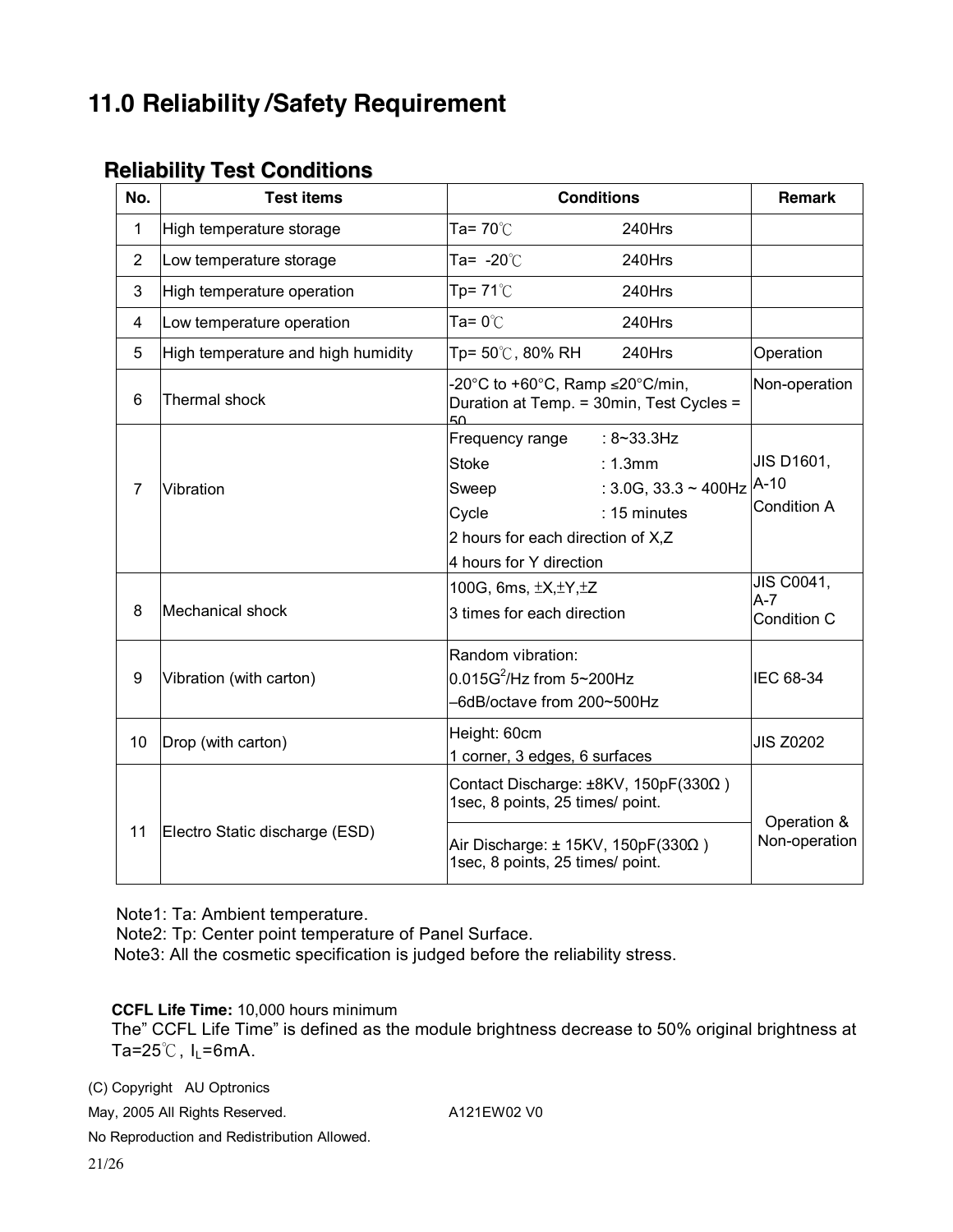# **12. Outline Drawing**

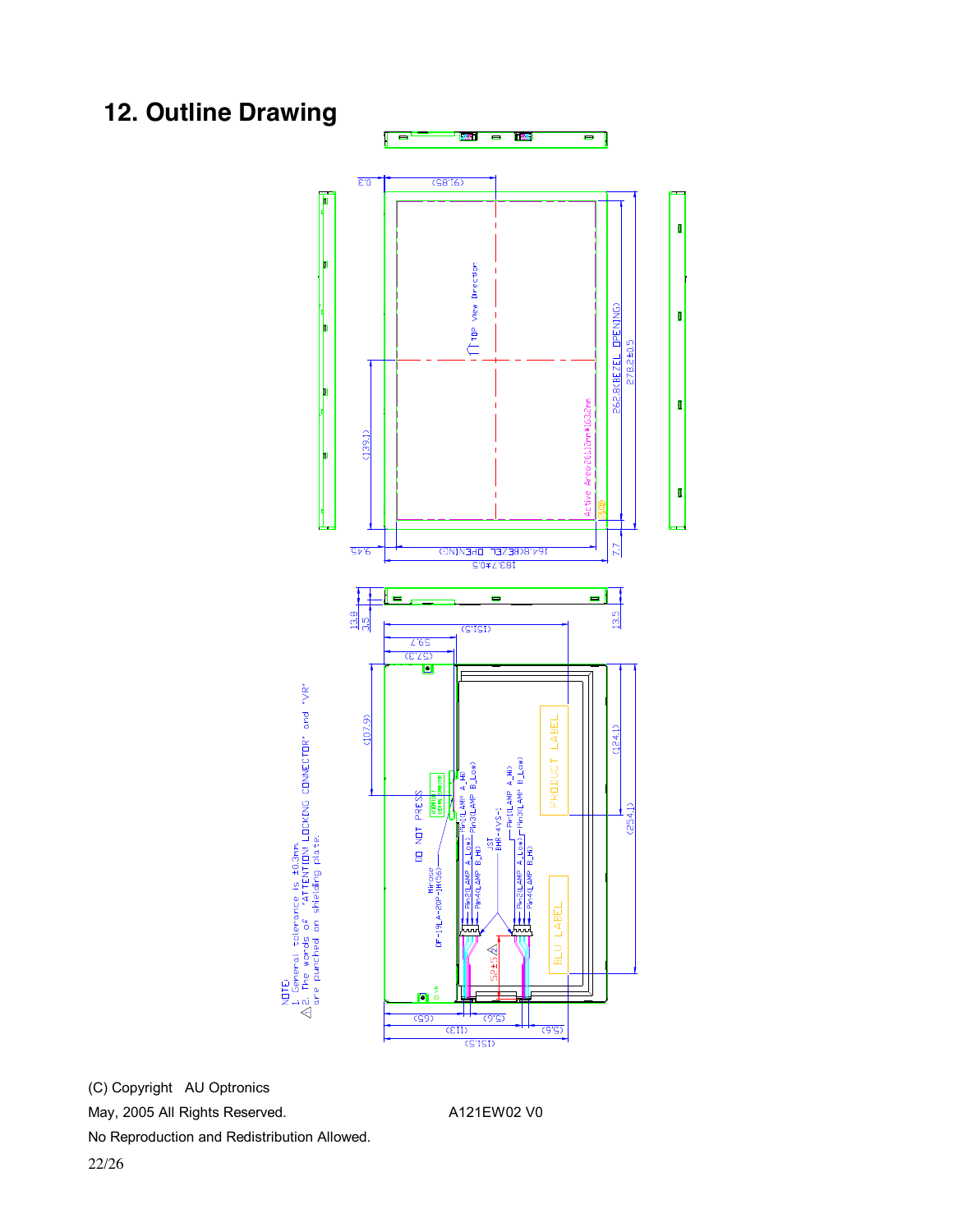#### 13. Lot definition A. Lot definition of product (Product Label) A-1. Example lot number



A-2. Manufactured end of year and week mark



| a. Manufactured end of vear mark |      |                |      |      | . Manufactured week mark<br>$1$ |                     |          |                |   |  |
|----------------------------------|------|----------------|------|------|---------------------------------|---------------------|----------|----------------|---|--|
| Mark                             | 106  | $\overline{0}$ | 08   | 09   | $\cdots$                        | <b>Mark</b>         | 10.      | 0 <sub>2</sub> | . |  |
| Definition                       | 2006 | 2007           | 2008 | 2009 | $\cdots$                        | <b>ID</b> efinition | 1st Week | 2nd Week       | . |  |

## B. Lot definition of part(BLU Label)

#### B-1. Example lot number



#### B-2. Manufactured date



(C) Copyright AU Optronics

May, 2005 All Rights Reserved. A121EW02 V0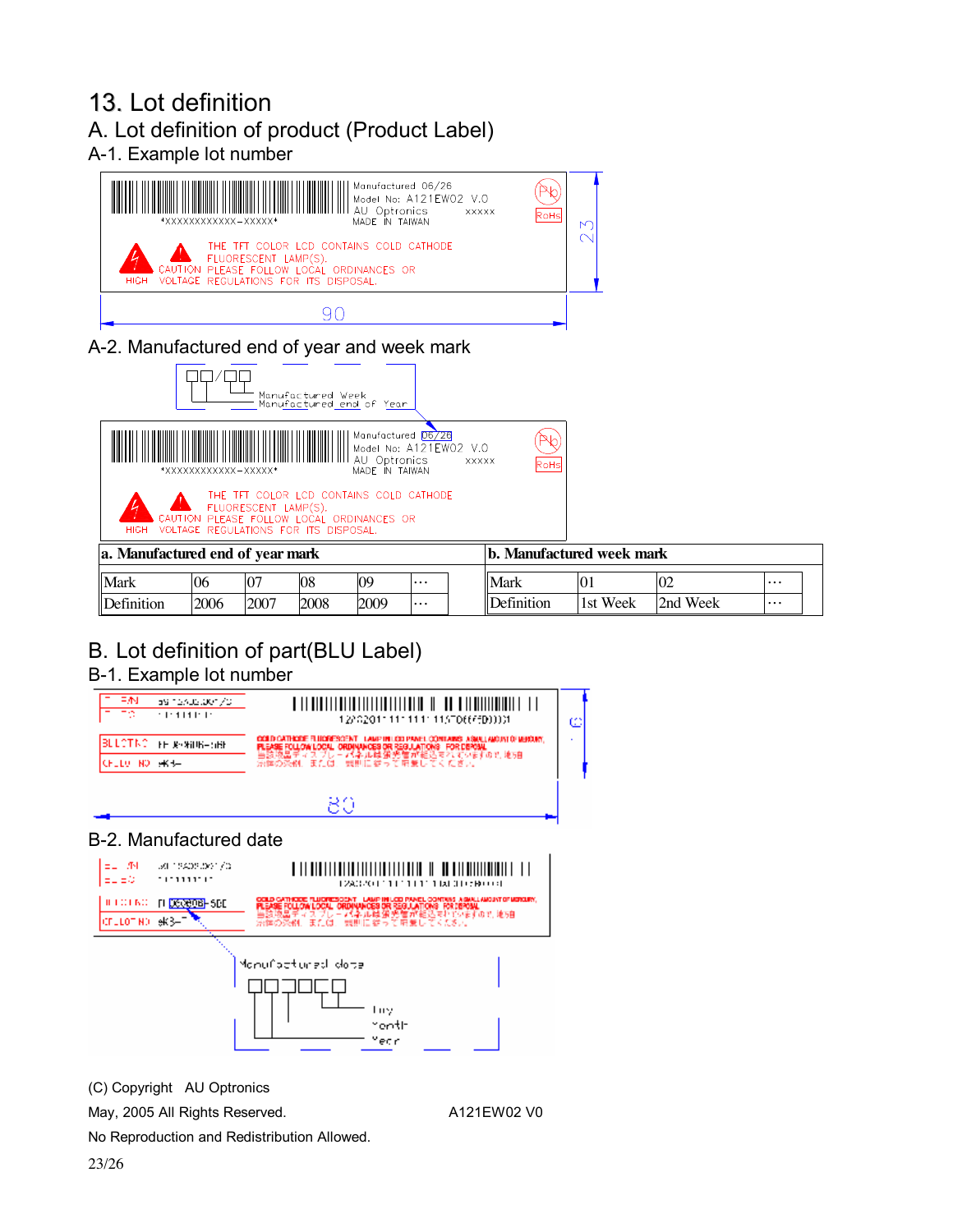### 14. Packaging description A. Internal packaging

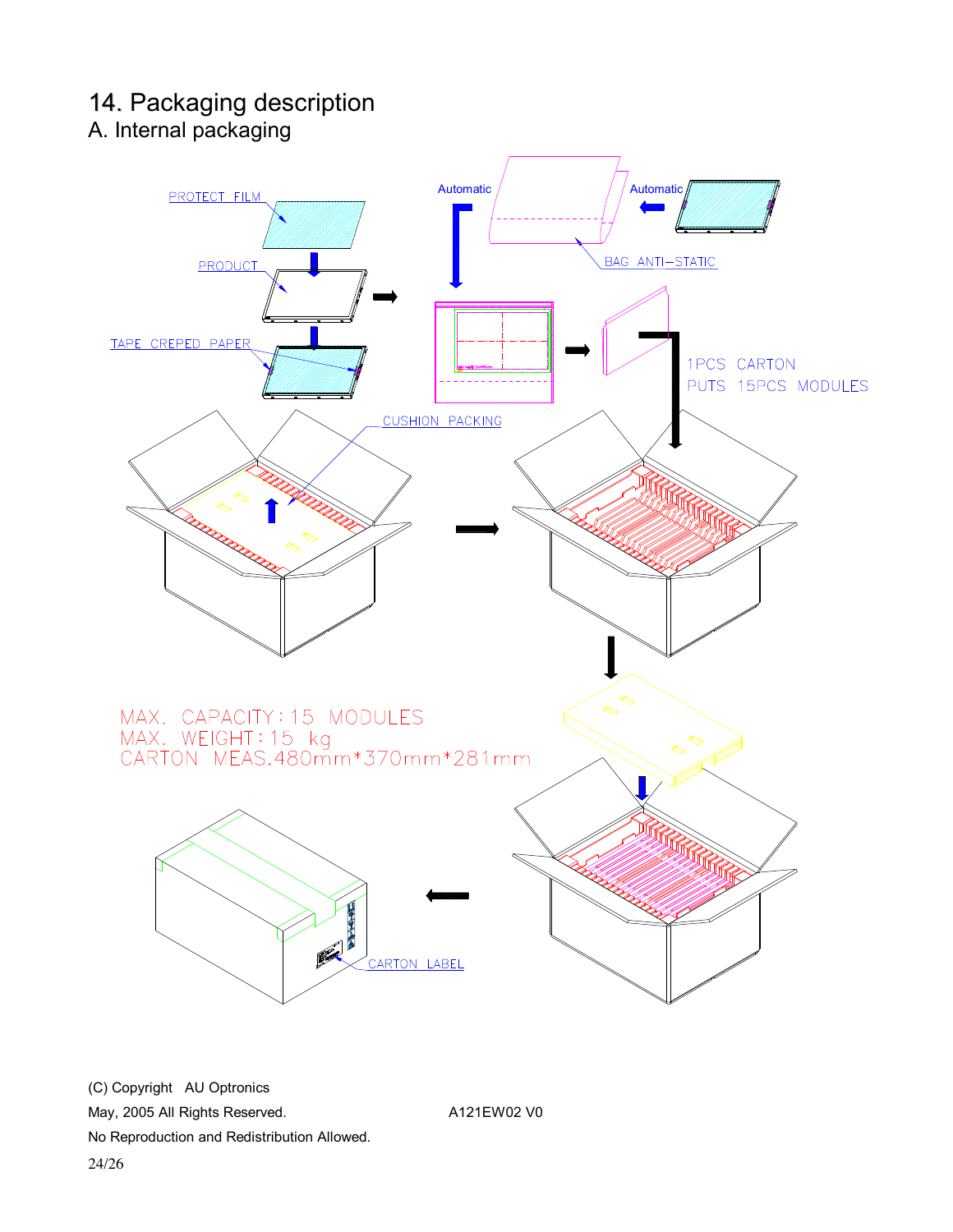# B. External packaging